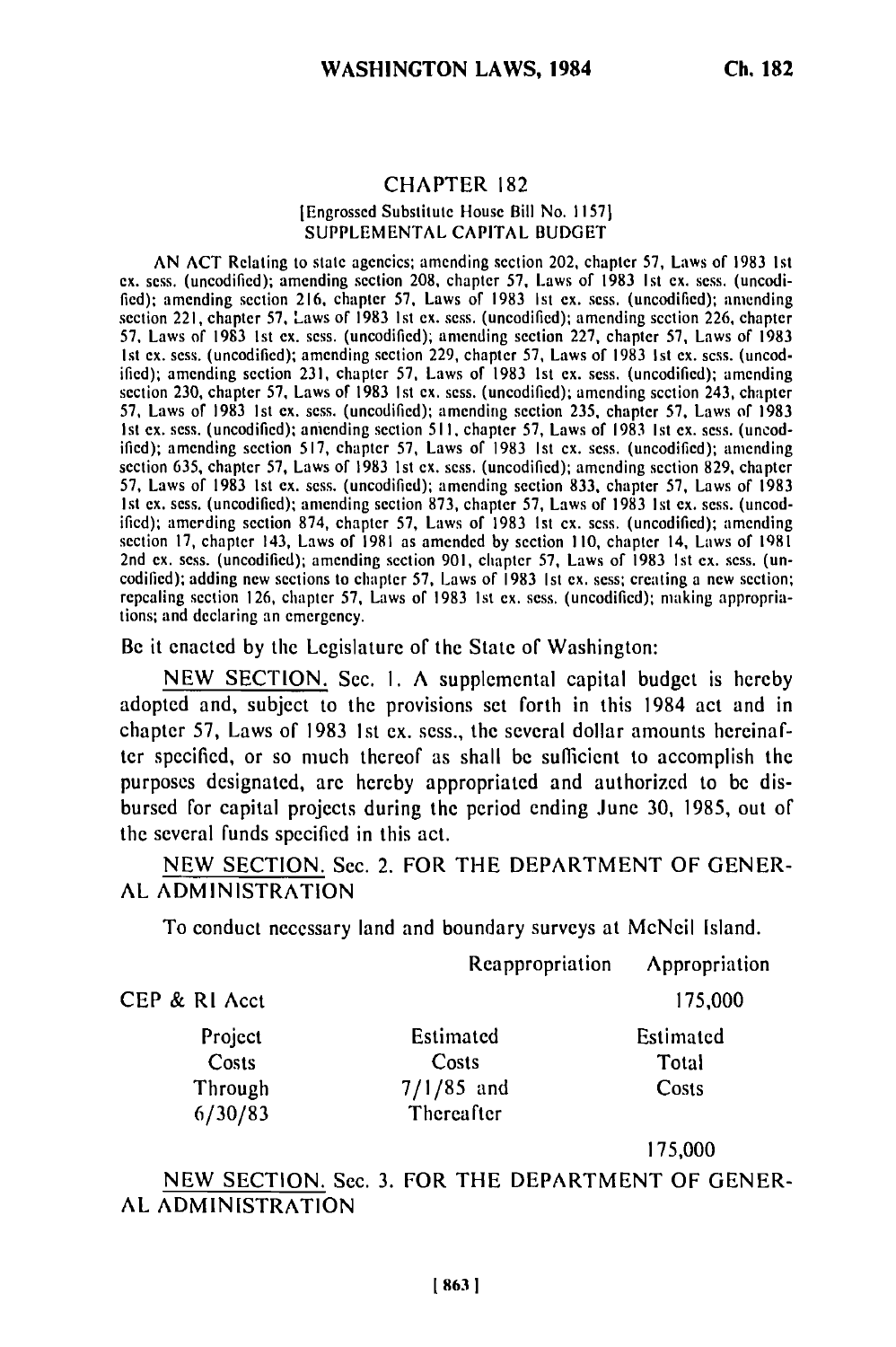**Ch. 182**

To provide for domestic water system and roof repairs at the Northern State Multi-service Center.

|                            | Reappropriation | Appropriation                       |
|----------------------------|-----------------|-------------------------------------|
| GF, State Bldg Constr Acct |                 | 1,065,000                           |
| Project                    | Estimated       | Estimated                           |
| Costs                      | Costs           | Total                               |
| Through                    | $7/1/85$ and    | Costs                               |
| 6/30/83                    | Thereafter      |                                     |
|                            |                 | $\cdot$ $\sim$ $\sim$ $\sim$ $\sim$ |

1,065,000

NEW SECTION. Sec. 4. FOR THE DEPARTMENT OF GENER-AL ADMINISTRATION

To provide for OB-Il fire damage repairs, replacements and operating expense reimbursement: PROVIDED, That \$1,871,000 of the amount appropriated be utilized for building repair and \$726,482 be utilized for office equipment replacement and DSHS operating expense reimbursement: PROVIDED FURTHER, That \$884,832 of the amount appropriated be used for repairs and fire safety retrofits to Office Building 2, as necessary to correct hazardous building characteristics identified by the City of Olympia and the OB-2 Fire Task Force.

|                            | Reappropriation | Appropriation |
|----------------------------|-----------------|---------------|
| GF, State Bldg Constr Acct |                 | 3,482,314     |
| Project                    | Estimated       | Estimated     |
| Costs                      | Costs           | Total         |
| Through                    | $7/1/85$ and    | Costs         |
| 6/30/83                    | Thereafter      |               |
|                            |                 | 3,482,314     |

#### NEW SECTION. Sec. 5. FOR THE DEPARTMENT OF GENER-AL ADMINISTRATION

Reimbursement of capital appropriations used for OB-II emergency clean-up and first and third floor repairs.

|                            | Reappropriation | Appropriation |
|----------------------------|-----------------|---------------|
| GF, State Bldg Constr Acct |                 | 1,687,000     |
| Project                    | Estimated       | Estimated     |
| Costs                      | Costs           | Total         |
| Through                    | $7/1/85$ and    | Costs         |
| 6/30/83                    | Thereafter      |               |

1,687,000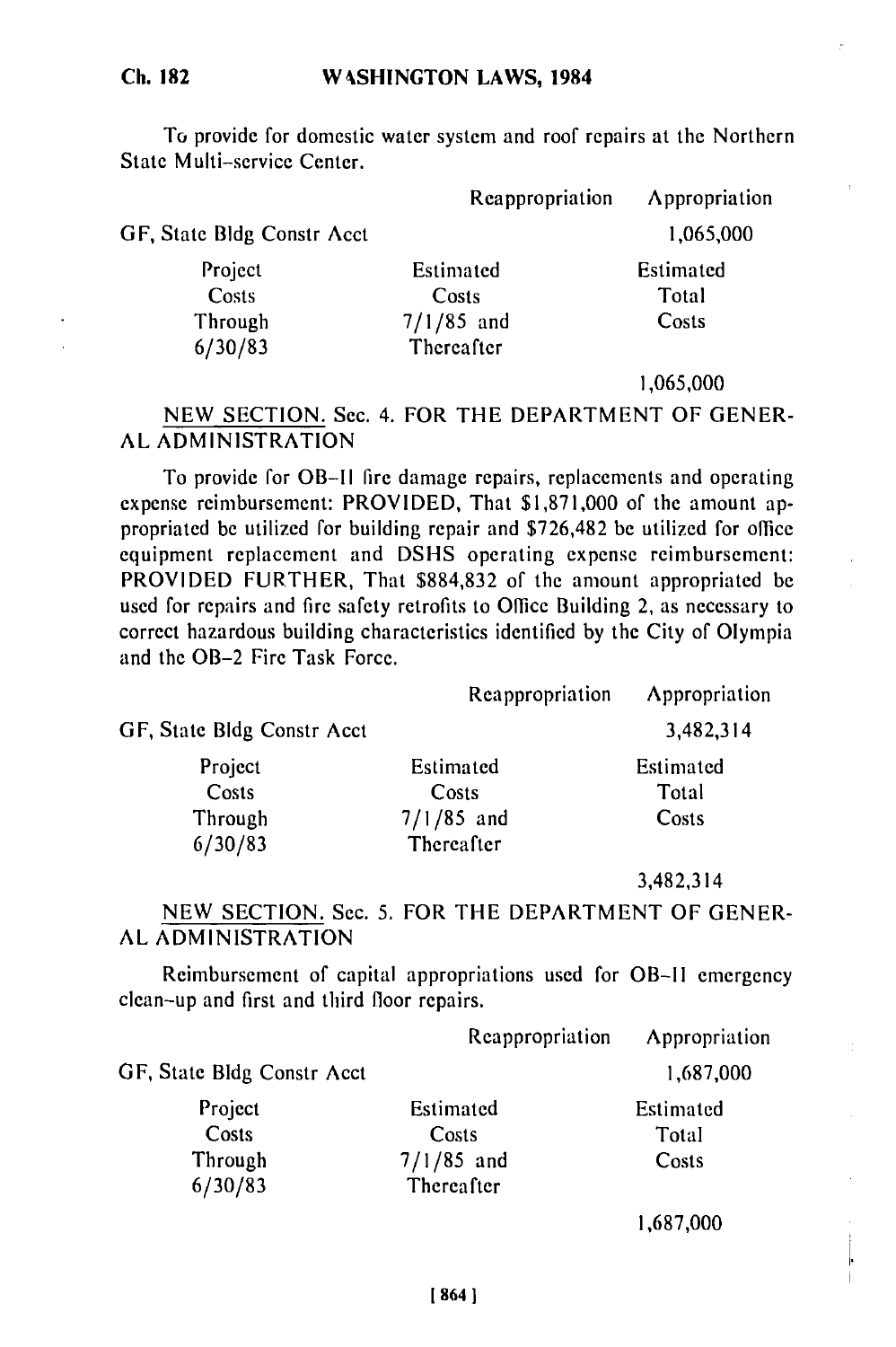**Ch. 182**

# NEW SECTION. Sec. 6. FOR THE DEPARTMENT OF GENER-AL ADMINISTRATION

To conduct a structural inspection of the Temple of Justice.

|                          | Reappropriation | Appropriation |
|--------------------------|-----------------|---------------|
| GF, Cap Bldg Constr Acct |                 | 15,000        |
| Project                  | Estimated       | Estimated     |
| Costs                    | Costs           | Total         |
| Through                  | $7/1/85$ and    | Costs         |
| 6/30/83                  | Thereafter      |               |

15,000

Sec. 7. Section 202, chapter 57, Laws of 1983 1st ex. sess. (uncodified) is amended to read as follows:

FOR THE DEPARTMENT OF SOCIAL AND HEALTH SER-VICES- FOR DEPARTMENTAL CAPITAL SERVICES (HEADQUARTERS)

(I) Construct and equip facilities for the care, training, and rehabilitation of persons with sensory, physical or mental handicaps (Referendum 37- Phase III).

(2) Approve, construct, and equip facilities for the care, training, and rehabilitation of persons with sensory, physical, or mental handicaps involving twenty projects and totaling \$2,645,000. The moneys allocated in this section shall revert for reallocation if the final application for the project has not been submitted by December 31, 1983, and approved by March 31, 1984 (Referendum 37-Phase IV).

(3) Approve, construct, and equip facilities for the care, training, and rehabilitation of persons with sensory, physical, or mental handicaps including as many of the following aine projects as are finally recommended by the Department of Social and Health Services and totaling no more than \$587,931.

(a) For Cowlitz County to purchase equipment to expand a vocational rehabilitation program for chronically mentally ill adults to increase their ability to function in a living, learning, and working environment: \$13,347.

(b) For Cowlitz County to purchase equipment to expand the number of maintenance and janitorial jobs and income producing contracts available to developmentally disabled adults: \$7,813.

(c) For Grays Harbor County to construct an addition and purchase equipment  $t_1$  expand vocational training and employment opportunities for developmentally disabled adults: \$308,607.

(d) For Spokane County to make specified improvements at the community center previously funded by Referendum 37 to permit increased use by blind and deaf clients: \$1,585.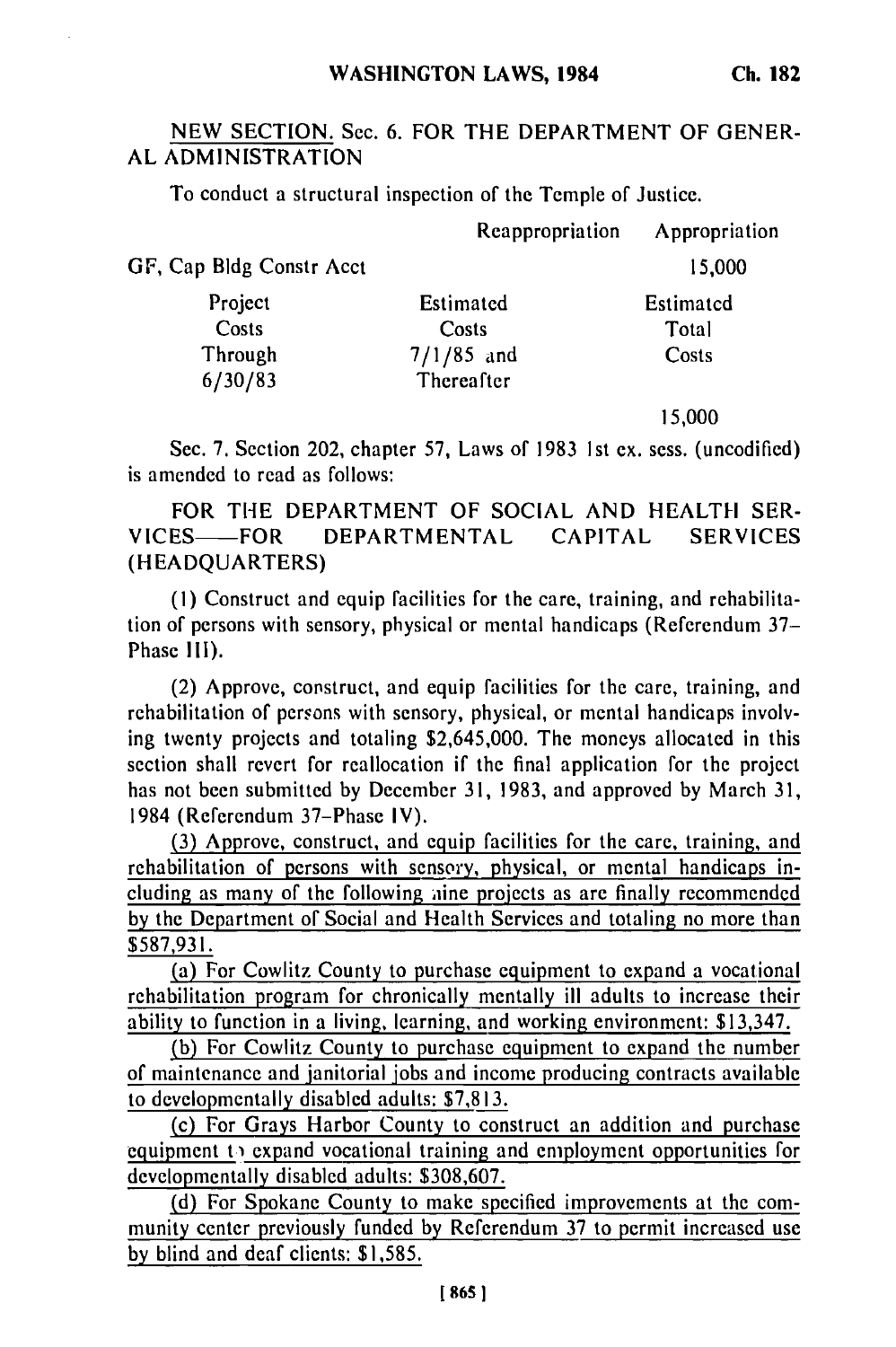(e) For Spokane County to construct a building to permit training, recreation, and treatment of ten psychiatrically ill children, housed in a residential facility previously funded **by** Referendum **37:** \$140,129.

() For Walla Walla County to renovate a training center to improve programming for and productivity of developmentally disabled adults: \$20,026.

**(g)** For Whatcom County to construct a storage buidding and make certain improvements to an existing workshop already funded **by** Referendum **37** to enhance services to developmentally disabled adults: \$39,124.

(h) For Yakima County to purchase a module to serve as a diagnostic and day treatment facility for seriously mentally ill children and their families: \$27,531.

(i) For Yakima County to purchase microfilming equipment to train and employ developmentally disabled adults: \$29,769.

The moneys authorized in this section shall revert for reallocation if the final application for the project has not been submitted **by** December 31, 1984, and approved by March 31, 1985 (Referendum 37 Phase V).

Reappropriation Appropriation

GF, Hndcp Fac Constr Acct 12,057,000

Project Estimated Estimated Estimated Costs Costs Total Costs Costs Total<br>
Through 7/1/85 and Costs 6/30/83 Thereafter

12,943,000 25,000,000

Sec. 8. Section 208, chapter 57, Laws of 1983 1st ex. sess. (uncodified) is amended to read as follows:

FOR THE DEPARTMENT OF SOCIAL AND HEALTH SER-VICES- FOR DEPARTMENTAL CAPITAL SERVICES (HEADQUARTERS)

Renovation, repair, and construction related to small projects.

|                      | Reappropriation | Appropriation |
|----------------------|-----------------|---------------|
| GF, DSHS Constr Acct |                 | ((2,637,600)) |
|                      |                 | 2,801,200     |
| Project              | Estimated       | Estimated     |
| Costs                | Costs           | Total         |
| Through              | $7/1/85$ and    | Costs         |
| 6/30/83              | Thereafter      |               |
|                      |                 | ((2,637,600)) |
|                      |                 | 2,801,200     |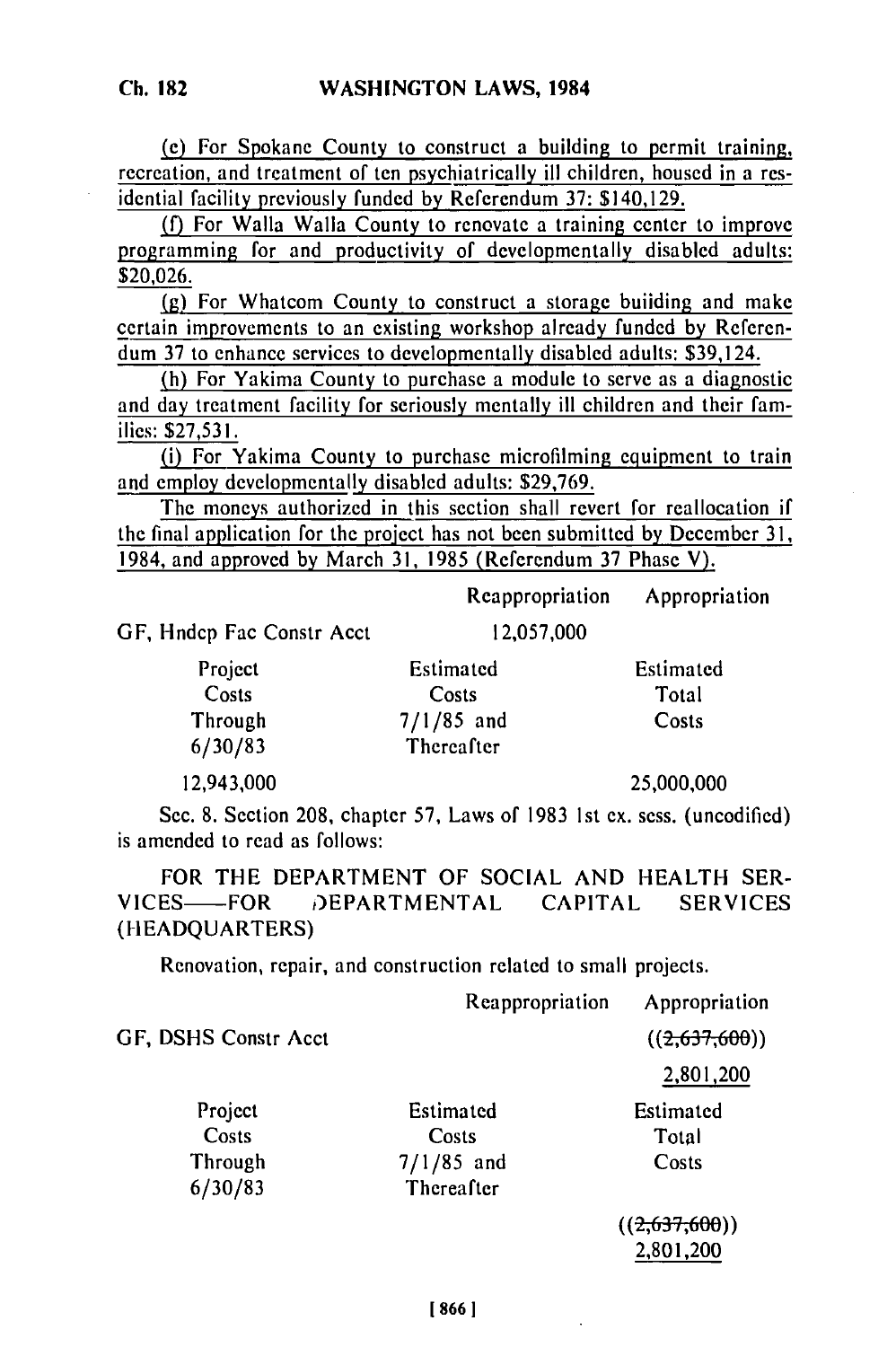# NEW SECTION. Sec. 9. FOR THE DEPARTMENT OF **SOCIAL** AND HEALTH SERVICES-FOR DEPARTMENTAL CAPITAL **SERVICES (HEADQUARTERS)**

Fire safety improvements——State-wide.

Reappropriation Appropriation

**1,500,000**

GF, DSHS Constr Acct

| Project | Estimated    | Estimated |
|---------|--------------|-----------|
| Costs   | Costs        | Total     |
| Through | $7/1/85$ and | Costs     |
| 6/30/83 | Thereafter   |           |

**1,500,000**

NEW SECTION. Sec. **10.** FOR THE DEPARTMENT OF SOCIAL AND HEALTH SERVICES—FOR JUVENILE REHABILITATION

For kitchen renovation and correct security safety hazards——Mission Creek Youth Camp.

| Reappropriation         | Appropriation |
|-------------------------|---------------|
| GF, DSHS Constr Acct    | 60,000        |
| Project<br>Estimated    | Estimated     |
| Costs<br>Costs          | Total         |
| $7/1/85$ and<br>Through | Costs         |
| 6/30/83<br>Thereafter   |               |

**60,000**

 $\mathbf{I}$ 

Sec. 11. Section 216, chapter 57, Laws of 1983 1st ex. sess. (uncodified) is amended to read as follows:

FOR THE DEPARTMENT OF SOCIAL AND HEALTH SER-VICES-FOR DEVELOPMENTAL DISABILITIES

Renovate and equip the main building, Phase III——Yakima Valley School.

|                      | Reappropriation | Appropriation    |
|----------------------|-----------------|------------------|
| GF, DSHS Constr Acct | 83,700          | 6,031,500        |
| Project              | Estimated       | Estimated        |
| Costs                | Costs           | Total            |
| Through              | $7/1/85$ and    | Costs            |
| 6/30/83              | Thereafter      |                  |
| ((7, 882, 300))      | ((6,276,100))   | ((14, 242, 100)) |
| 7,721,700            | 3,295,300       | 17,132,200       |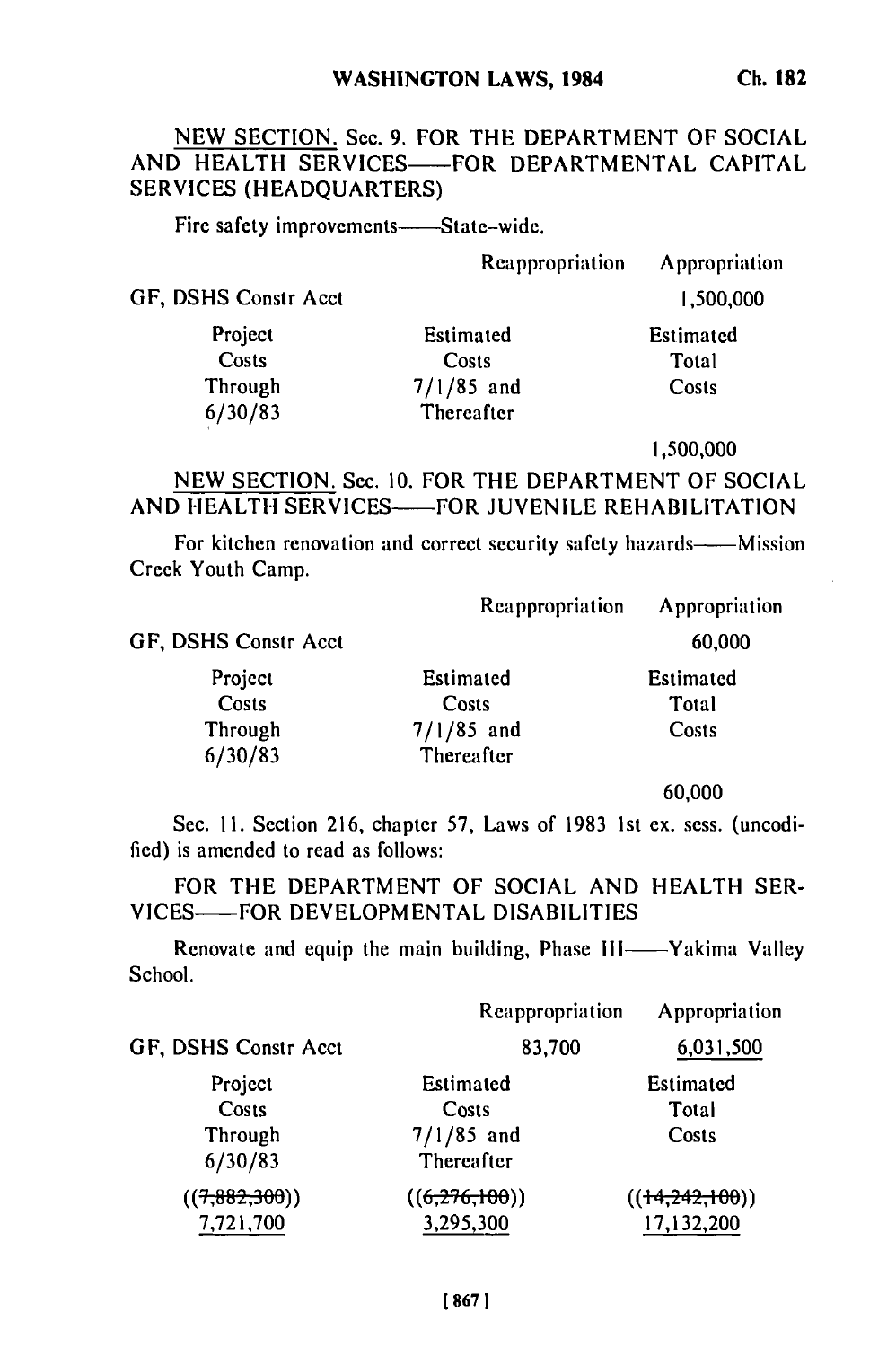#### **WASHINGTON** LAWS, 1984

# NEW SECTION. Sec. 12. FOR THE DEPARTMENT OF SOCIAL AND HEALTH SERVICES-FOR DEVELOPMENTAL DISABILITIES

Plan and design a therapy pool to serve the population of Interlake School, Medical Lake.

|                      | Reappropriation | Appropriation |
|----------------------|-----------------|---------------|
| GF, DSHS Constr Acct |                 | 30,000        |
| Project              | Estimated       | Estimated     |
| Costs                | Costs           | Total         |
| through              | $7/1/85$ and    | Costs         |
| 6/30/83              | Thereafter      |               |
|                      | 720,000         | 750,000       |

Sec. **13.** Section 221, chapter 57, Laws of 1983 ist ex. sess. (uncodified) is amended to read as follows:

FOR THE DEPARTMENT OF SOCIAL AND HEALTH SER-VICES---- FOR MENTAL HEALTH

 $((\text{Repair-cottages}))$  For critical interim repairs, design of cottage replacement and preparation of facility plan——Child Study and Treatment Center-Western State Hospital campus.

|                      | Reappropriation | Appropriation |
|----------------------|-----------------|---------------|
| GF, DSHS Constr Acct |                 | 245,000       |
| Project              | Estimated       | Estimated     |
| Costs                | Costs           | Total         |
| Through              | $7/1/85$ and    | Costs         |
| 6/30/83              | Thereafter      |               |
|                      |                 |               |

245,000

Sec. 14. Section 226, chapter 57, Laws of 1983 1st ex. sess. (uncodified) is amended to read as follows:

FOR THE DEPARTMENT OF SOCIAL AND HEALTH SER-VICES--- FOR MENTAL HEALTH

Renovate wards--Eastern State Hospital.

|                      | Reappropriation | Appropriation            |
|----------------------|-----------------|--------------------------|
| GF, DSHS Constr Acct |                 | ((502,300))<br>3,293,900 |
| Project              | Estimated       | Estimated                |
| Costs                | Costs           | Total                    |
| Through              | $7/1/85$ and    | Costs                    |

#### **Ch. 182**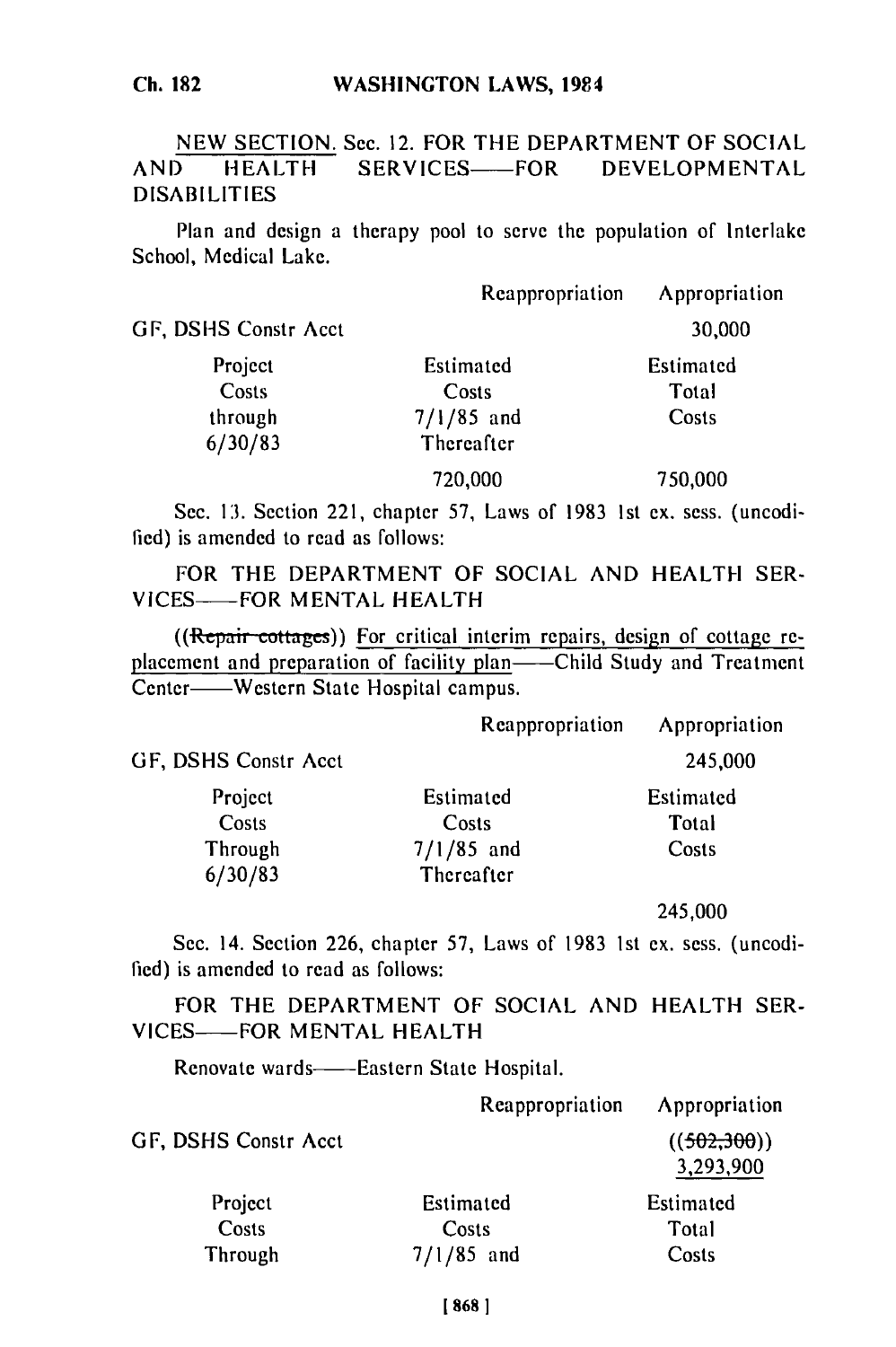**6/30/83** Thereafter

 $((10,791,600))$ 11,293,900

**8,000,000**

Sec. **15.** Section 227, chapter 57, Laws of 1983 1st ex. sess. (uncodified) is amended to read as follows:

FOR THE DEPARTMENT OF SOCIAL AND HEALTH SER. VICES-FOR MENTAL HEALTH

Renovate wards-**--**Western State Hospital.

|                      | Reappropriation           | Appropriation            |
|----------------------|---------------------------|--------------------------|
| GF, DSHS Constr Acct |                           | ((377,100))<br>4,004,700 |
| Project              | Estimated                 | Estimated                |
| Costs                | Costs                     | Total                    |
| Through              | $7/1/85$ and              | Costs                    |
| 6/30/83              | Thereafter                |                          |
|                      | ((16,096,800))            | 16,473,900               |
|                      | 12,469,200                |                          |
| SECTION.<br>NEW      | Sec.<br><b>FOR</b><br>16. | THE DEPARTMENT<br>OF     |

**CORRECTIONS** 

Design and construct co-located housing units providing at least three hundred beds—State Penitentiary, Walla Walla.

|                            | Reappropriation | Appropriation |
|----------------------------|-----------------|---------------|
| GF, State Bldg Constr Acct |                 | 11,600,000    |
| Project                    | Estimated       | Estimated     |
| Costs                      | Costs           | Total         |
| Through                    | $7/1/85$ and    | Costs         |
| 6/30/83                    | Thereafter      |               |

11,600,000

Sec. 17. Section 229, chapter 57, Laws of 1983 1st ex. sess. (uncodified) is amended to read as follows:

# FOR THE DEPARTMENT OF CORRECTIONS

Renovate heating and ventilation system and replace electrical cable and generator-----McNeil Island.

|                      | Reappropriation Appropriation |           |
|----------------------|-------------------------------|-----------|
| GF, DSHS Constr Acct | 395,000                       |           |
| GF, CEP & RI Acct    |                               | 2,415,000 |

**Ch. 182**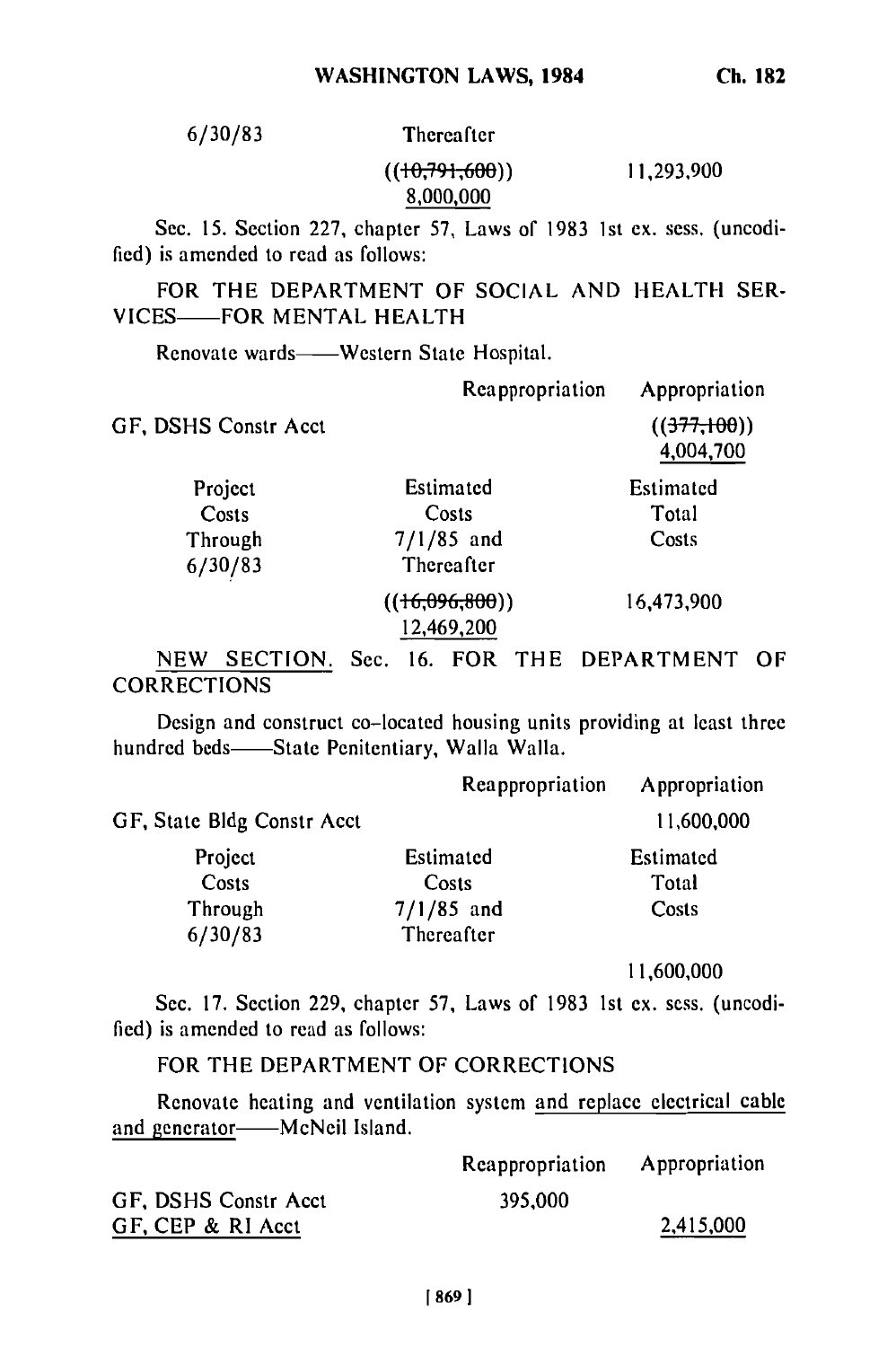| Project<br>Costs   | Estimated<br>Costs         | Estimated<br>Total       |
|--------------------|----------------------------|--------------------------|
| Through<br>6/30/83 | $7/1/85$ and<br>Thereafter | Costs                    |
| 105,000            |                            | ((500,000))<br>2,915,000 |

Sec. 18. Section 231, chapter 57, Laws of 1983 Ist ex. sess. (uncodified) is amended to read as follows:

FOR THE DEPARTMENT OF CORRECTIONS

Repair facilities and utilities----- McNeil Island.

|                      | Reappropriation  | Appropriation |
|----------------------|------------------|---------------|
| GF, CEP & RI Acct    | 335,000          |               |
| GF, DSHS Constr Acct | $((+0.000,000))$ |               |
|                      | 665,000          |               |
| Project              | Estimated        | Estimated     |

| <b>FIUJUL</b> | esumated     | esumated |
|---------------|--------------|----------|
| Costs         | Costs        | Total    |
| Through       | $7/1/85$ and | Costs    |
| 6/30/83       | Thereafter   |          |
| 1.667.106     |              | 267AB    |

Sec. **19.** Section **230,** chapter **57,** Laws of **1983 1st** ex. sess. (uncodified) is amended to read as follows:

## FOR THE DEPARTMENT OF CORRECTIONS

Construct 500-bed medium security corrections center on the grounds of the Monroe Reformatory.

| GF, DSHS Constr Acct | Reappropriation<br>((12,970,000))<br>13,667,000 | Appropriation |
|----------------------|-------------------------------------------------|---------------|
| Project              | Estimated                                       | Estimated     |
| Costs                | Costs                                           | Total         |
| Through              | $7/1/85$ and                                    | Costs         |
| 6/30/83              | Thereafter                                      |               |
| ((20.892.300))       |                                                 | 33,862,300    |
| 20,195,300           |                                                 |               |

Sec. 20. Section 243, chapter 57, Laws of 1983 1st ex. sess. (uncodified) is amended to read as follows:

FOR THE DEPARTMENT OF CORRECTIONS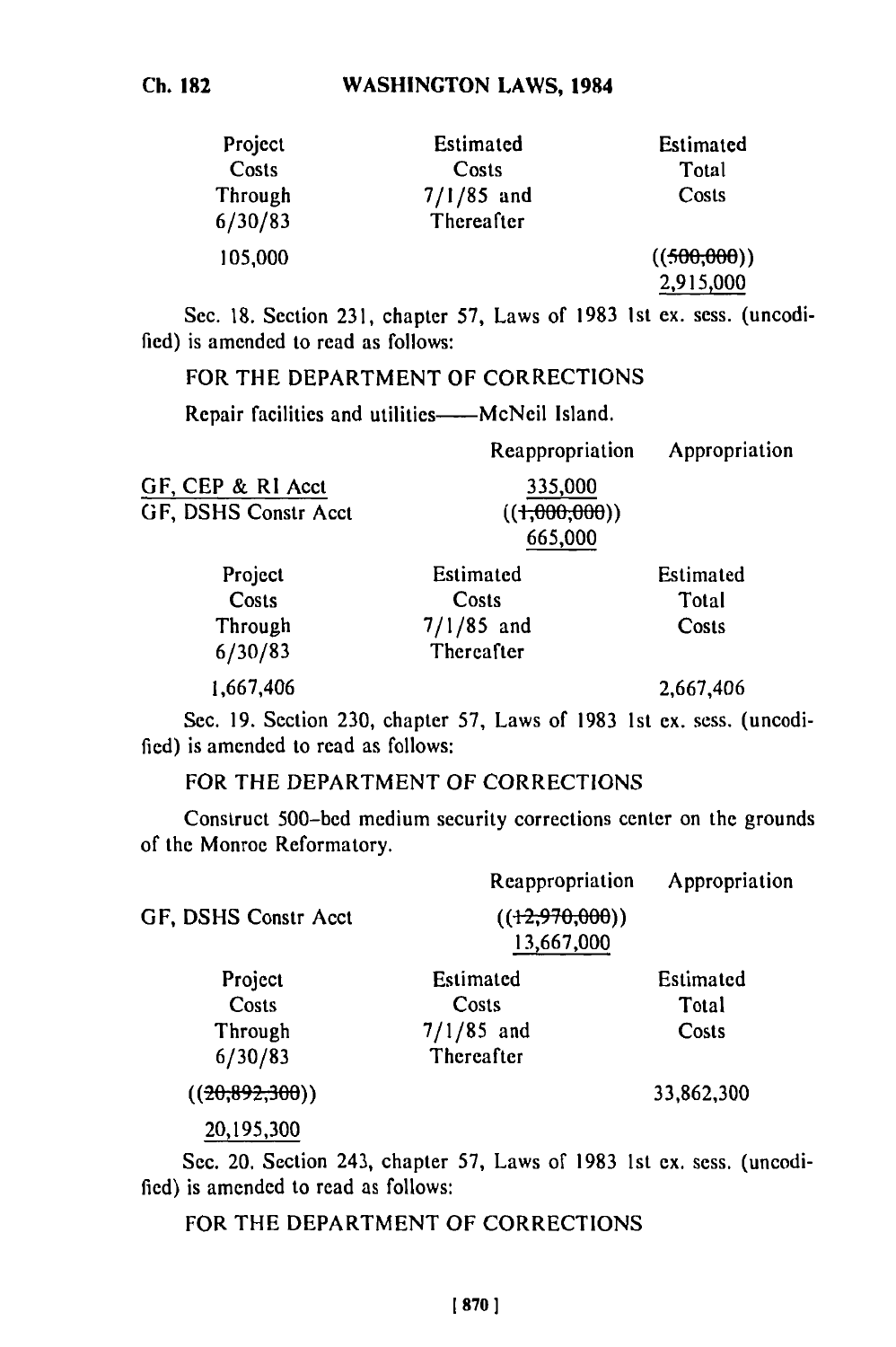Replace old, small-capacity passenger ferry boat with larger-capacity boat-----McNeil Island: PROVIDED, That the department of corrections and department of general administration shall evaluate the financial and scheduling feasibility of acquiring a locally-built vessel.

|                            | Reappropriation | Appropriation          |
|----------------------------|-----------------|------------------------|
| GF, State Bldg Constr Acct |                 | ((335,000))<br>485,000 |
| Project                    | Estimated       | Estimated              |
| Costs                      | Costs           | Total                  |
| Through                    | $7/1/85$ and    | Costs                  |
| 6/30/83                    | Thereafter      |                        |
|                            |                 | ((335,000))            |
|                            |                 | 485,000                |

Sec. 21. Section 235, chapter 57, Laws of 1983 1st ex. sess. (uncodified) is amended to read as follows:

# FOR THE DEPARTMENT OF CORRECTIONS

Provide facilities for 600 additional inmates——Washington Corrections Center, Shelton.

|                            | Reappropriation | Appropriation                  |
|----------------------------|-----------------|--------------------------------|
| GF, State Bldg Constr Acct |                 | $((+8,510,000))$<br>21,773,758 |
| Project                    | Estimated       | Estimated                      |
| Costs                      | Costs           | Total                          |
| Through                    | $7/1/85$ and    | Costs                          |
| 6/30/83                    | Thereafter      |                                |
|                            |                 | ((18,510,000))                 |
|                            |                 | 21,773,758                     |

# NEW SECTION. Sec. 22. FOR THE DEPARTMENT OF VETER-ANS AFFAIRS

To provide payment for the assessment against the Washington Veterans Home at Retsil by Utility Local Improvement District No. **I** for expanded sewage treatment facilities, including interest.

|                   | Reappropriation | Appropriation |
|-------------------|-----------------|---------------|
| GF, CEP & RI Acct |                 | 358,000       |
| Project           | Estimated       | Estimated     |
| Costs             | Costs           | Total         |
| Through           | $7/1/85$ and    | Costs         |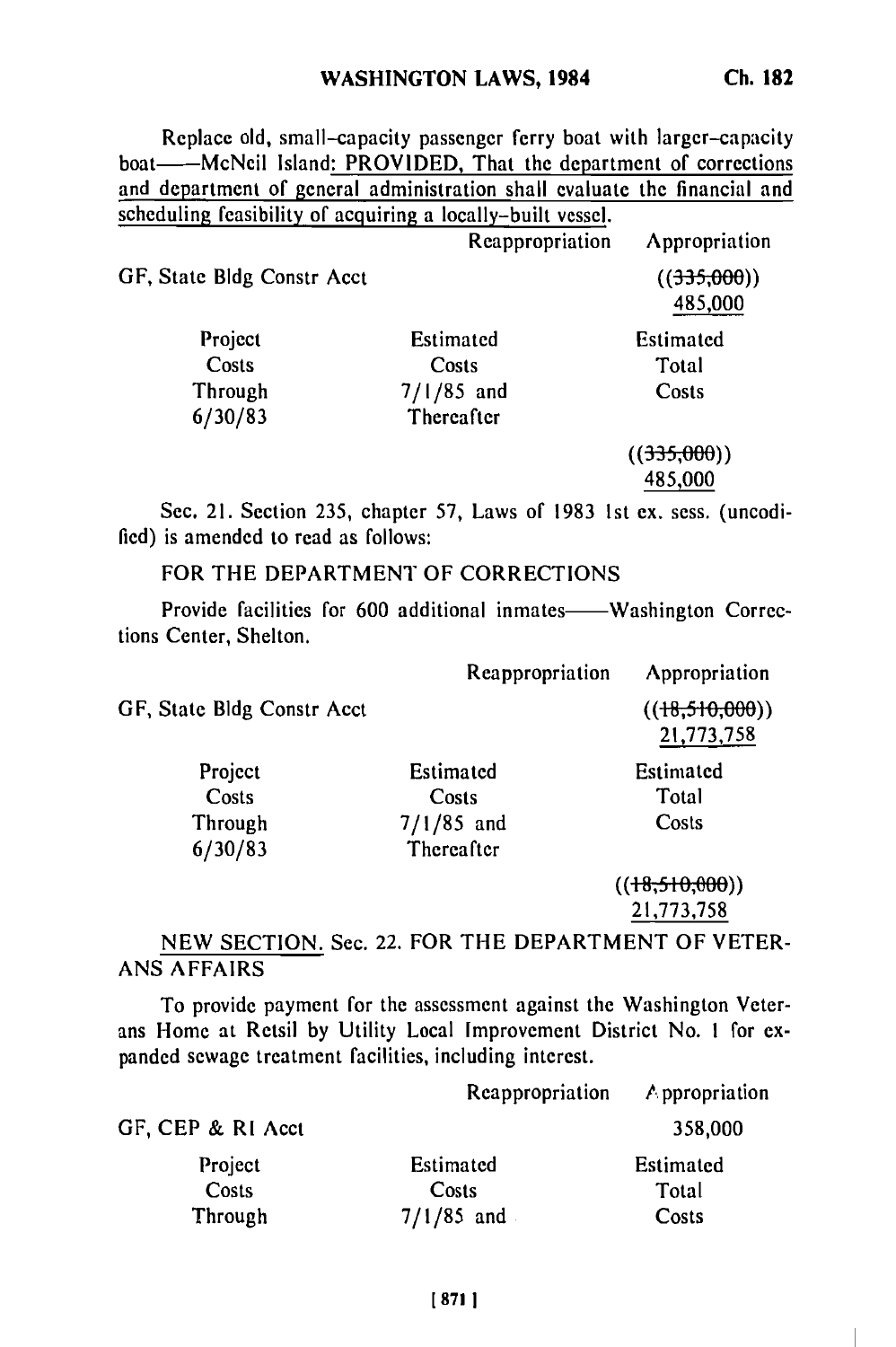**6/30/83** Thereafter

358,000

NEW SECTION. Sec. 23. FOR THE DEPARTMENT OF VETER-ANS' AFFAIRS

Design funds for a one hundred bed skilled nursing facility in Walla Walla.

|                   | Reappropriation | Appropriation |
|-------------------|-----------------|---------------|
| GF, CEP & RI acct |                 | 203,500       |
| Project           | Estimated       | Estimated     |
| Costs             | Costs           | Total         |
| Through           | $7/1/85$ and    | Costs         |
| 6/30/83           | Thereafter      |               |
|                   | 2,296,500       | 2,500,000     |

NEW SECTION. Sec. 24. FOR THE DEPARTMENT OF NATU-RAL RESOURCES

To acquire fragile and endangered natural lands for conservancy.

|               | Reappropriation | Appropriation |
|---------------|-----------------|---------------|
| GF, ORA—State |                 | 1,000,000     |
| Project       | Estimated       | Estimated     |
| Costs         | Costs           | Total         |
| Through       | $7/1/85$ and    | Costs         |
| 6/30/83       | Thereafter      |               |

**1,000,000**

NEW SECTION. Sec. 25. FOR THE STATE PARKS AND REC-REATION COMMISSION

To replace county park facilities destroyed by the Mount St. Helens eruption and relocate them in Seaquest State Park.

|                       | Reappropriation   | Appropriation |
|-----------------------|-------------------|---------------|
| GF, ORA——State        |                   | 285,000       |
| General Fund, Federal |                   | 530,000       |
| Project               | Estimated         | Estimated     |
| Costs                 | Costs             | Total         |
| Through               | $7/1/85$ and      | Costs         |
| 6/30/83               | <b>Thereafter</b> |               |

815,000

NEW SECTION. Sec. 26. FOR THE STATE PARKS AND REC-REATION COMMISSION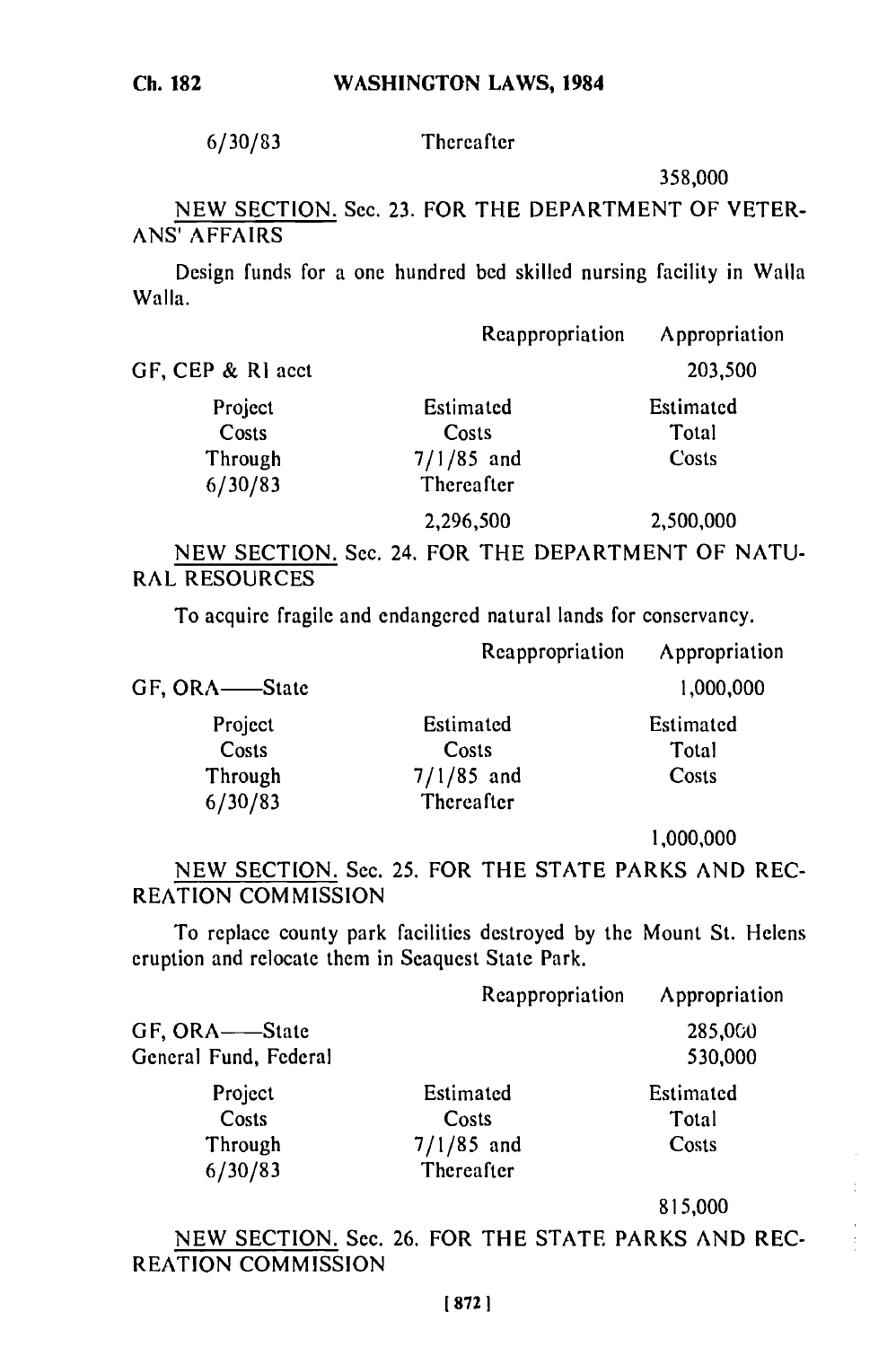**Ch. 182**

Appraise and acquire land for a state park--Little Spokane.

|                                        | Reappropriation                                  | Appropriation               |
|----------------------------------------|--------------------------------------------------|-----------------------------|
| GF, ORA-State<br>GF, ORA-Federal       |                                                  | 550,000<br>550,000          |
| Project<br>Costs<br>Through<br>6/30/83 | Estimated<br>Costs<br>$7/1/85$ and<br>Thereafter | Estimated<br>Total<br>Costs |

**1,100,000**

Sec. 27. Section 511, chapter 57, Laws of 1983 **1st** ex. sess. (uncodified) is amended to read as follows:

#### FOR THE DEPARTMENT OF FISHERIES

To construct a one-half acre adult salmon holding pond, including a fishway system from the Lewis River, and spawning and rearing pens.

|                        | Reappropriation     | Appropriation |
|------------------------|---------------------|---------------|
| GF, Fish Cap Proj Acct | (370,000)<br>64,000 |               |
| Project                | Estimated           | Estimated     |
| Costs                  | Costs               | Total         |
| Through                | $7/1/85$ and        | Costs         |
| 6/30/83                | Thereafter          |               |
| 69,500                 |                     | ((439,500))   |
|                        |                     | 133,500       |

Sec. 28. Section 517, chapter 57, Laws of 1983 Ist ex. sess. (uncodified) is amended to read as follows:

#### FOR THE DEPARTMENT OF FISHERIES

To replace a portion of the Hurd Creek ponds main water supply line.

| GF, Fish Cap Proj Acct                 | Reappropriation<br>((177,300))<br>300            | Appropriation               |
|----------------------------------------|--------------------------------------------------|-----------------------------|
| Project<br>Costs<br>Through<br>6/30/83 | Estimated<br>Costs<br>$7/1/85$ and<br>Thereafter | Estimated<br>Total<br>Costs |
| 1,200                                  |                                                  | ((178,500))<br>1,500        |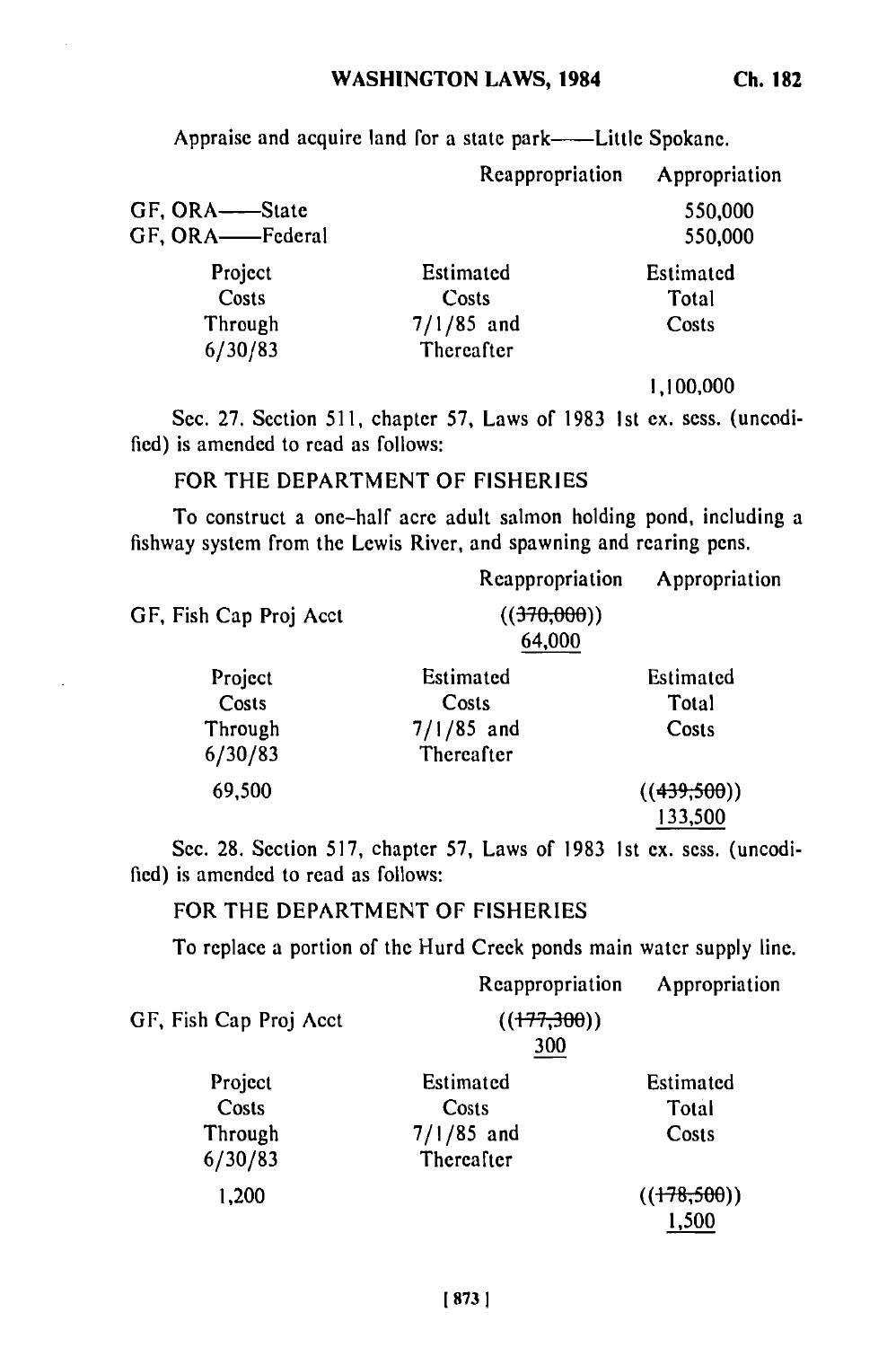#### **WASHINGTON** LAWS, 1984

## NEW SECTION. Sec. 29. FOR THE DEPARTMENT OF **FISHERIES**

To renovate adult holding ponds——Nooksak and Samish hatcheries.

|                        | Reappropriation | Appropriation |
|------------------------|-----------------|---------------|
| GF, Fish Cap Proj Acct |                 | 483,000       |
| Project                | Estimated       | Estimated     |
| Costs                  | Costs           | Total         |
| Through                | $7/1/85$ and    | Costs         |
| 6/30/83                | Thereafter      |               |
|                        |                 | 483.000       |

Sec. 30. Section 635, chapter 57, Laws of 1983 1st ex. sess. (uncodified) is amended to read as follows:

### FOR THE DEPARTMENT OF GAME

Construct public access facilities——1-82, Yakima County.

|                  | Reappropriation | Appropriation |
|------------------|-----------------|---------------|
| GF, ORA-State    |                 | ((206,500))   |
|                  |                 | 185,500       |
| GF, ORA——Federal |                 | ((206, 500))  |
|                  |                 | 185,500       |
| Project          | Estimated       | Estimated     |
| Costs            | Costs           | Total         |
| Through          | $7/1/85$ and    | Costs         |
| 6/30/83          | Thereafter      |               |
|                  |                 | ((413,000))   |
|                  |                 | 371.000       |

#### NEW SECTION. Sec. 31. FOR THE DEPARTMENT OF GAME

\$75,000 is appropriated from the game fund for a fencing program to control wildlife damage. The department shall provide one-half of the cost of fencing materials, the landowner shall provide one-half of the cost of fencing materials and all construction and maintenance costs. Lands fenced shall be determined by the state game commission.

NEW SECTION. Sec. 32. FOR THE UNIVERSITY OF **WASHINGTON** 

Remodel existing space to house operations of the Washington Technology Center.

Reappropriation Appropriation GF, St H Ed Constr Acct 570,000

#### **1 874 1**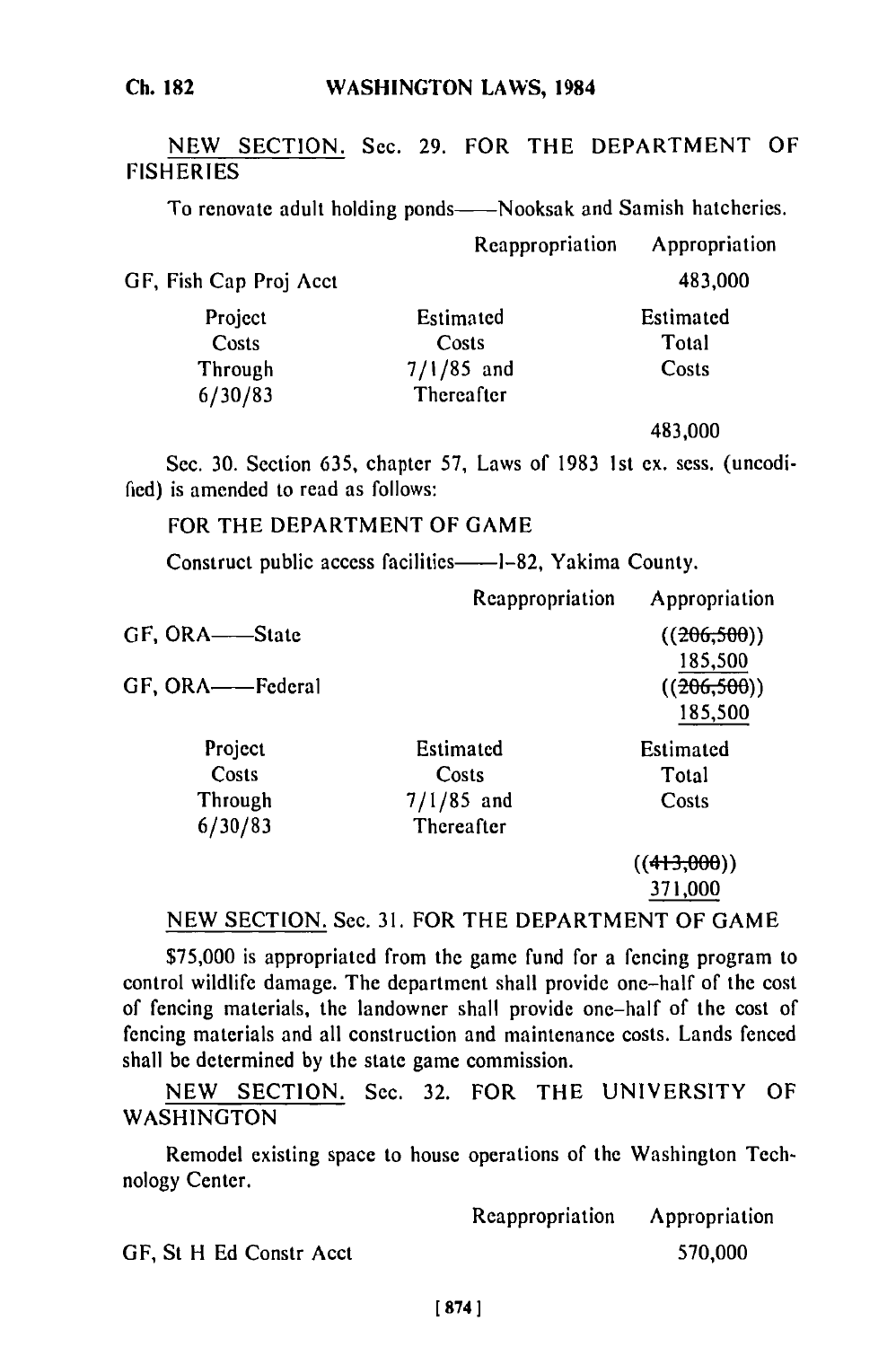| Project | Estimated    | Estimated |
|---------|--------------|-----------|
| Costs   | Costs        | Total     |
| Through | $7/1/85$ and | Costs     |
| 6/30/83 | Thereafter   |           |

570,000

# NEW SECTION. Sec. 33. FOR THE UNIVERSITY OF **WASHINGTON**

The state finance committee is authorized.and requested to lend to the University Building Account such amounts at such times as may be necessary to support appropriations heretofore made from that account: PRO-VIDED, That said amounts loaned shall not exceed \$1,900,000, and such loans shall be repaid as directed by the Forty-Ninth Legislature in 1985.

NEW SECTION. Sec. 34. FOR WASHINGTON STATE UNIVERSITY

Food processing pilot plant and human nutrition lab-Planning through working drawings: PROVIDED, That part of the planning effort by the university shall include the identification of industries which will benefit from the programs that will be affected by the project, and to what extent matching funds may be generated to support such programs from the benefited industries. The university shall report the results to the ways and means committees of the house and senate by December **1,** 1984: PRO-VIDED FURTHER, That \$184,000 of the amount appropriated by section 822, Laws of 1983 1st ex. sess. to design a new facility for the department of chemistry, the energy institute and the biological chemistry institute shall revert to the Washington State University Building Account.

|                    | Reappropriation            | Appropriation |
|--------------------|----------------------------|---------------|
| GF, WSU Bldg Acct  |                            | 772,000       |
| Project            | Estimated                  | Estimated     |
| Costs              | Costs                      | Total         |
| Through<br>6/30/83 | $7/1/85$ and<br>Thereafter | Costs         |
|                    | 12,496,000                 | 13,268,000    |

Sec. 35. Section 829, chapter 57, Laws of 1983 1st ex. sess. (uncodified) is amended to read as follows:

# FOR EASTERN WASHINGTON UNIVERSITY

 $((Complete the))$  Design, renovation, and equipping of the manual arts building and Sutton Hall and mothballing of Sutton Hall.

|                      | Reappropriation | Appropriation |
|----------------------|-----------------|---------------|
| GF, H Ed Constr Acct | ((4,781,000))   |               |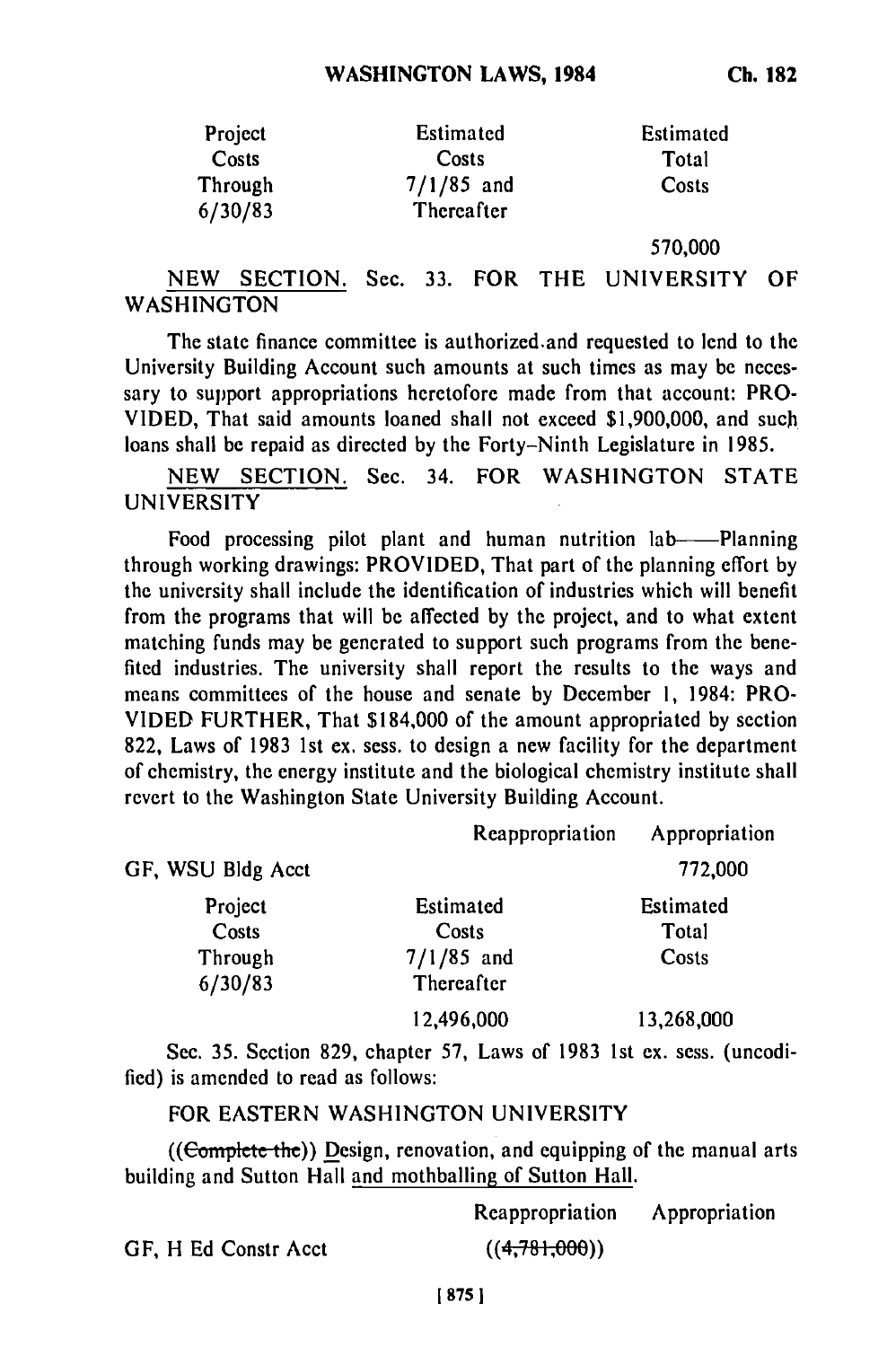**2,528,000**

| Project | Estimated    | Estimated     |
|---------|--------------|---------------|
| Costs   | Costs        | Total         |
| Through | $7/1/85$ and | Costs         |
| 6/30/83 | Thereafter   |               |
| 450,000 |              | ((5,231,000)) |

2,978,000

NEW SECTION. Sec. 36. FOR EASTERN WASHINGTON UNIVERSITY

(I) Payment of Farm Credit Bank Building, Spokane, remodeling contract: PROVIDED, That no renovation contracts be signed after January I, 1984.

|                       | Reappropriation | Appropriation |
|-----------------------|-----------------|---------------|
| GF, EWU Cap Proj Acct |                 | 176,700       |
| Project               | Estimated       | Estimated     |
| Costs                 | Costs           | Total         |
| Through               | $7/1/85$ and    | Costs         |
| 6/30/83               | Thereafter      |               |
|                       |                 | 176,700       |

(2) Acquisition of Farm Credit Bank Building, Spokane, to house existing Spokane area programs: PROVIDED, That no new remodeling or improvements related to program improvements above those required for programs as of the end of spring quarter 1983 shall be undertaken unless notice is provided to the ways and means committees of the house of representatives and senate and the office of financial management approves the project.

|                                              | Reappropriation                                  | Appropriation               |
|----------------------------------------------|--------------------------------------------------|-----------------------------|
| GF, H Ed Constr Acct<br>GF, EWU Cap Proj Act |                                                  | 2,253,000<br>822,000        |
| Project<br>Costs<br>Through<br>6/30/83       | Estimated<br>Costs<br>$7/1/85$ and<br>Thereafter | Estimated<br>Total<br>Costs |

3,075,000

Sec. 37. Section 833, chapter 57, Laws of 1983 Ist ex. sess. (uncodified) is amended to read as follows:

# FOR EASTERN WASHINGTON UNIVERSITY

Handicap access.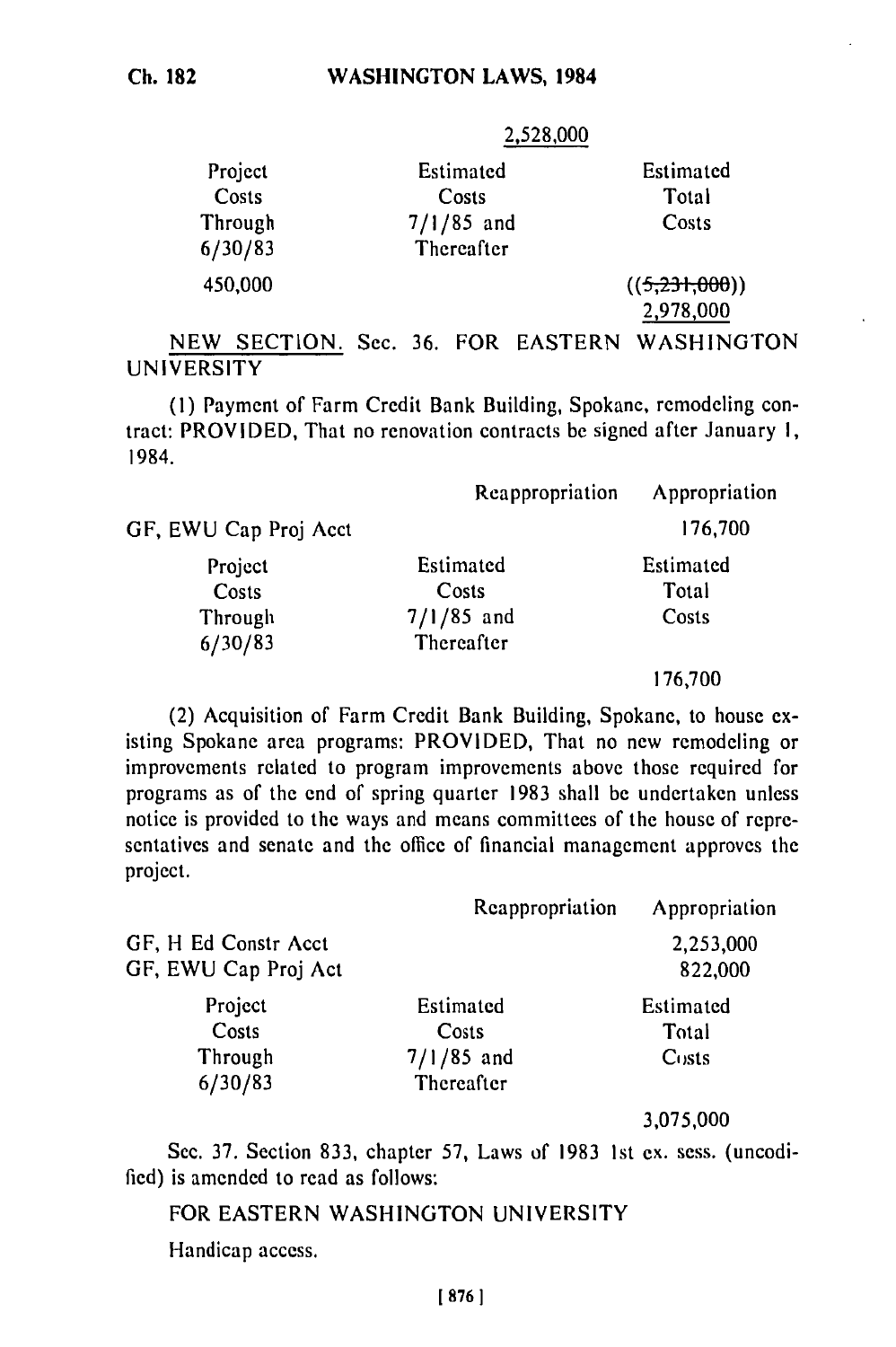|                      | Reappropriation | Appropriation |
|----------------------|-----------------|---------------|
| GF, EWU Cap Proj Act | ((50,000))      | 50,000        |
| Project              | Estimated       | Estimated     |
| Costs                | Costs           | Total         |
| Through              | $7/1/85$ and    | Costs         |
| 6/30/83              | Thereafter      |               |

50,000

NEW SECTION. Sec. 38. FOR THE STATE BOARD FOR COM-MUNITY COLLEGE EDUCATION

Design and installation of heating system——Clark College.

|                         | Reappropriation | Appropriation |
|-------------------------|-----------------|---------------|
| GF, St H Ed Constr Acct |                 | 4,715,500     |
| Project                 | Estimated       | Estimated     |
| Costs                   | Costs           | Total         |
| Through                 | $7/1/85$ and    | Costs         |
| 6/30/83                 | Thereafter      |               |
| 120,000                 |                 | 4,835,500     |

Sec. 39. Section 873, chapter 57, Laws of 1983 Ist ex. sess. (uncodified) is amended to read as follows:

# FOR THE STATE BOARD FOR COMMUNITY COLLEGES

Code requirement repairs at Bellevue and Centralia Community College.

|                                | Reappropriation | Appropriation |
|--------------------------------|-----------------|---------------|
| GF, <u>St</u> H Ed Constr Acct |                 | 57,000        |
| Project                        | Estimated       | Estimated     |
| Costs                          | Costs           | Total         |
| Through                        | $7/1/85$ and    | Costs         |
| 6/30/83                        | Thereafter      |               |

57,000

 $\mathbf{A}^{\mathrm{th}}_{\mathrm{B}}$ 

Sec. 40. Section 874, chapter 57, Laws of 1983 1st ex. sess. (uncodified) is amended to read as follows:

FOR THE STATE BOARD FOR COMMUNITY COLLEGES

Heat system repairs at Clark College.

|                         | Reappropriation | Appropriation |
|-------------------------|-----------------|---------------|
| GF, St H Ed Constr Acct |                 | 396,000       |
| Project                 | Estimated       | Estimated     |

#### **[ 877 1**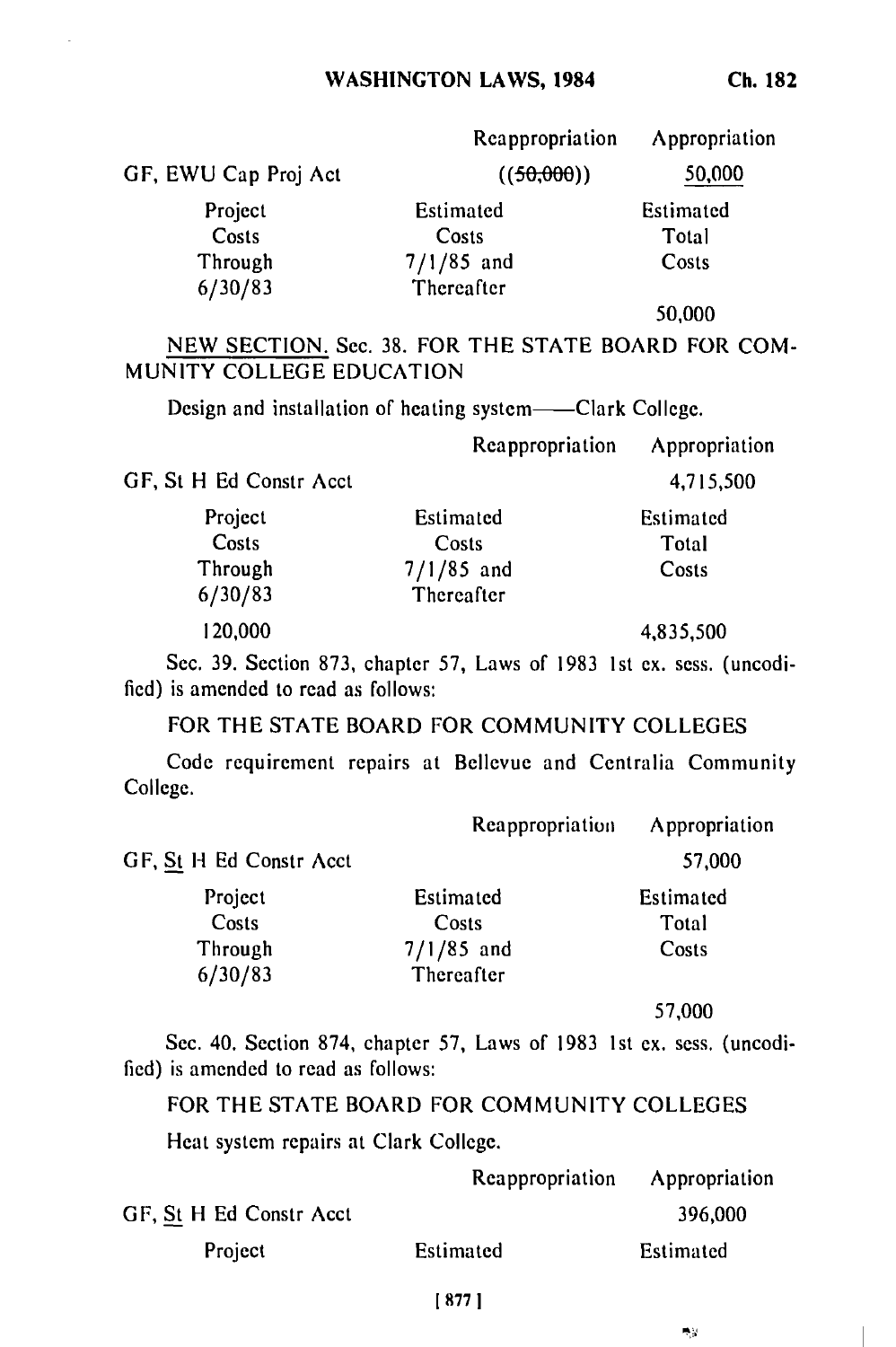| Costs   | Costs        | Total |
|---------|--------------|-------|
| Through | $7/1/85$ and | Costs |
| 6/30/83 | Thereafter   |       |

396,000

NEW SECTION. Sec. 41. FOR THE STATE BOARD FOR COM-MUNITY COLLEGE EDUCATION

To provide for emergency repair projects to six campuses: Lower Columbia, Seattle Central, Shoreline (2), Spokane Falls, ard Yakima Valley.

|                         | Reappropriation | Appropriation |
|-------------------------|-----------------|---------------|
| GF, St H Ed Constr Acct |                 | 1,246,800     |
| Project                 | Estimated       | Estimated     |
| Costs                   | Costs           | Total         |
| Through                 | $7/1/85$ and    | Costs         |
| 6/30/83                 | Thereafter      |               |

1,246,800

NEW SECTION. Sec. 42. FOR THE STATE BOARD FOR COM-MUNITY COLLEGE EDUCATION

To provide for design and construction of a facility on Clark College campus for the purpose of accommodating instructional programs of The Evergreen State College and other four-year public institutions in the Vancouver area.

|                         | Reappropriation | Appropriation |
|-------------------------|-----------------|---------------|
| GF, St H Ed Constr Acct |                 | 1,500,000     |
| Project                 | Estimated       | Estimated     |
| Costs                   | Costs           | Total         |
| Through                 | $7/1/85$ and    | Costs         |
| 6/30/83                 | Thereafter      |               |

1,500,000

NEW SECTION. Sec. 43. FOR THE STATE BOARD FOR COM-MUNITY COLLEGE EDUCATION

For the purchase of relocatables on the Edmonds Community College campus.

|                         | Reappropriation    | Appropriation      |
|-------------------------|--------------------|--------------------|
| GF, St H Ed Constr Acct |                    | 162,000            |
| Project<br>Costs        | Estimated<br>Costs | Estimated<br>Total |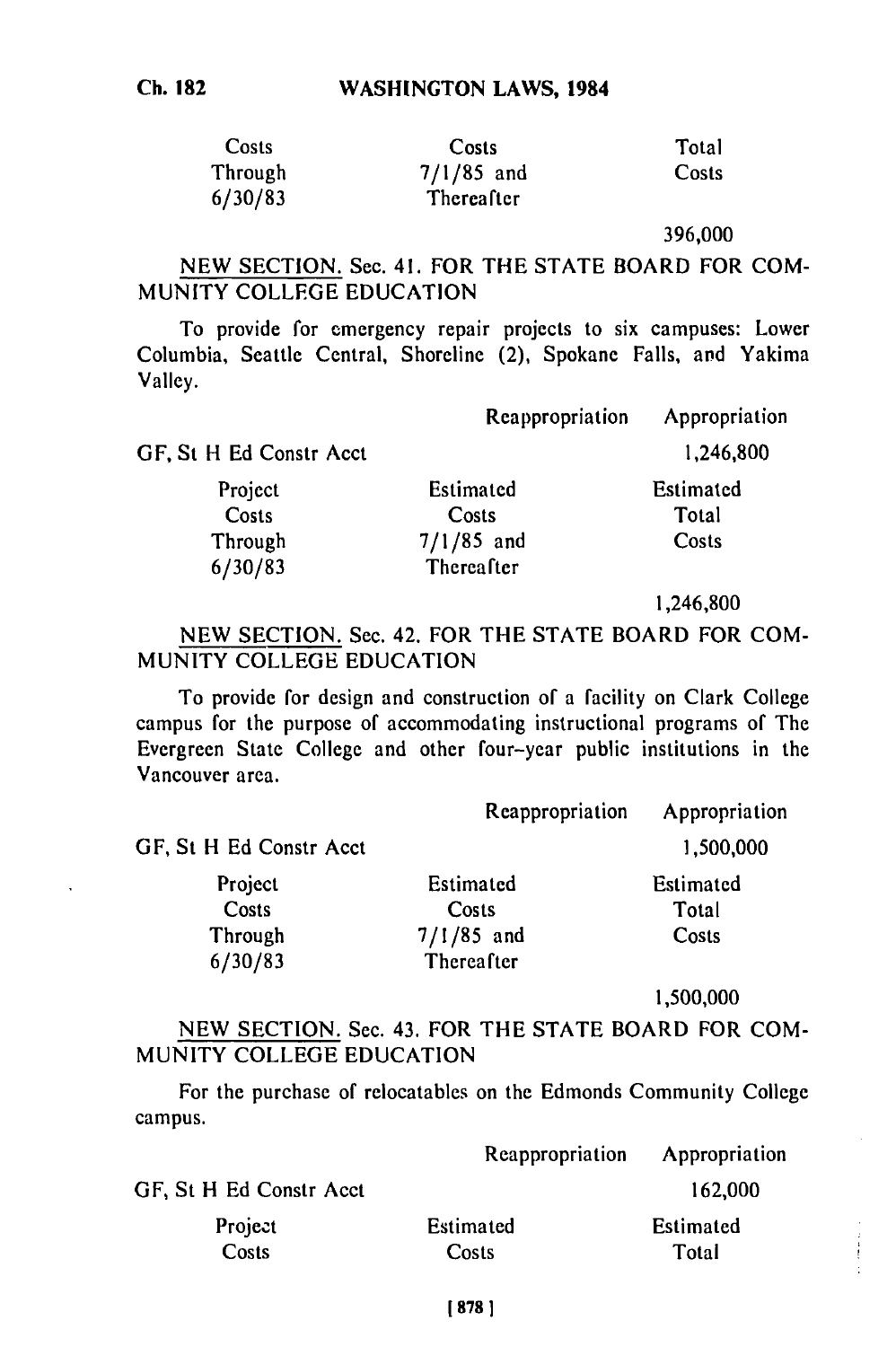$\sim 10^4$ 

**Ch. 182**

| Through | $7/1/85$ and | Costs |
|---------|--------------|-------|
| 6/30/83 | Thereafter   |       |

162,000

NEW SECTION. Sec. 44. FOR THE STATE BOARD FOR COM-MUNITY COLLEGE EDUCATION

To design core facility for Whatcom Community College, to include working drawings.

|                         | Reappropriation | Appropriation |
|-------------------------|-----------------|---------------|
| GF, St H Ed Constr Acct |                 | 220,000       |
| Project                 | Estimated       | Estimated     |
| Costs                   | Costs           | Total         |
| Through                 | $7/1/85$ and    | Costs         |
| 6/30/83                 | Thereafter      |               |
|                         | 3,934,700       | 4,157,700     |

Sec. 45. Section 17, chapter 143, Laws of 1981 as amended by section 110, chapter 14, Laws of 1981 2nd ex. sess. (uncodified) is amended to read as follows:

FOR THE DEPARTMENT OF NATURAL RESOURCES

**(1)** Prepare sites for commercial leases and land development projects.

|                        | Reappropriation            | Appropriation |
|------------------------|----------------------------|---------------|
| GF, Res Mgmt Cost Acct | 2,541,000                  |               |
| Project                | Estimated                  | Estimated     |
| Costs                  | Costs                      | Total         |
| Through<br>6/30/81     | $7/1/83$ and<br>Thereafter | Costs         |
| 965,000                | 1,578,000                  | 5,084,000     |

(2) Provide equipment repair and vehicle storage facility, Clearwater Correction Center Annex.

|                   | Reappropriation | Appropriation |
|-------------------|-----------------|---------------|
| GF, CEP & RI Acct | 268,000         |               |
| Project           | Estimated       | Estimated     |
| Costs             | Costs           | Total         |
| Through           | $7/1/83$ and    | Costs         |
| 6/30/81           | Th reafter      |               |
| 268,300           |                 | 536,300       |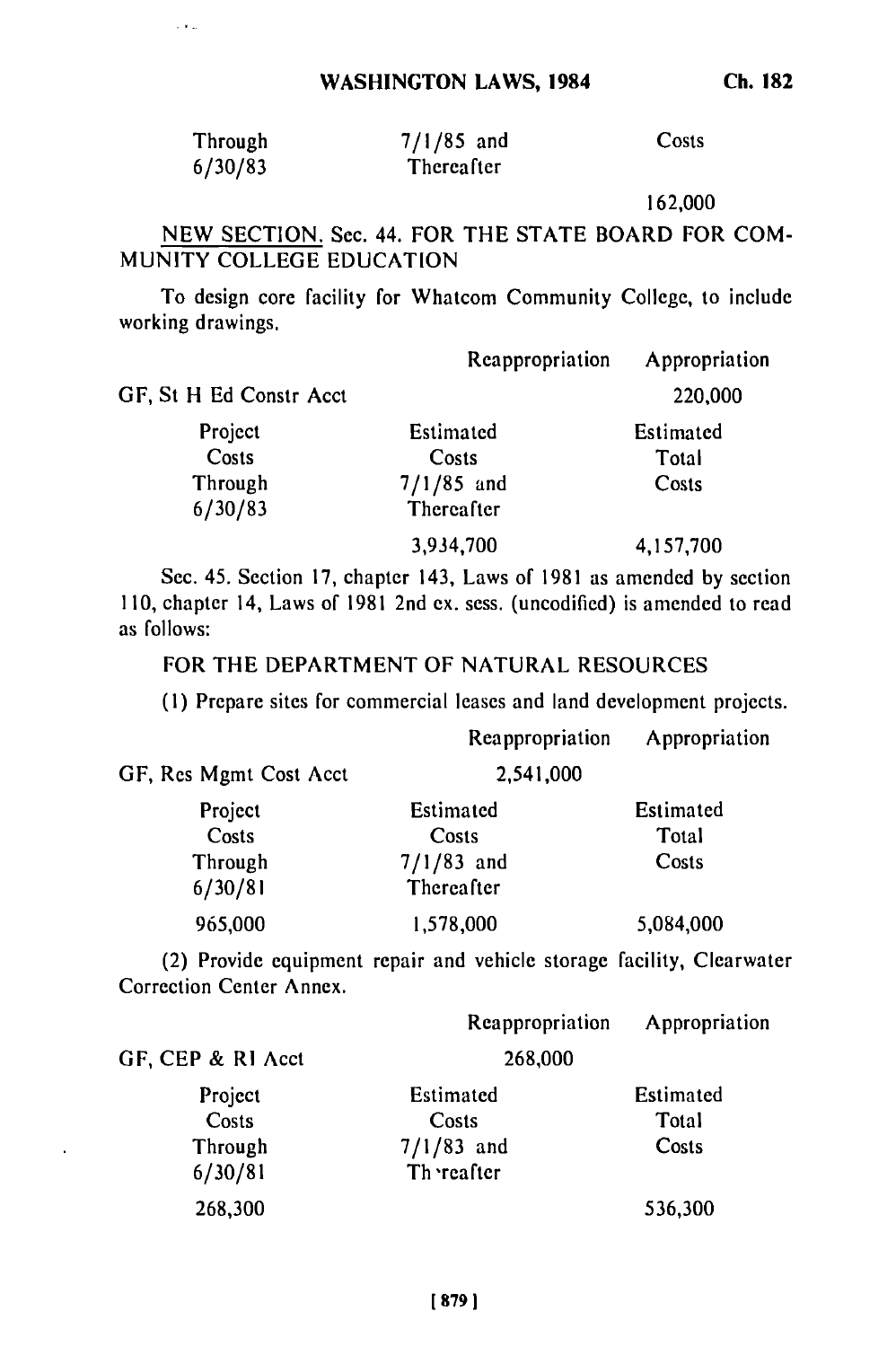**(3)** Construct roads and bridges to state land, Cavanaugh Block Access.

|                                              | Reappropriation                                                      | Appropriation               |
|----------------------------------------------|----------------------------------------------------------------------|-----------------------------|
| GF, For Dev Acct                             | 450,000                                                              |                             |
| Project<br>Costs<br>Through<br>6/30/81       | Estimated<br>Costs<br>$7/1/83$ and<br>Thereafter                     | Estimated<br>Total<br>Costs |
| 25,000                                       |                                                                      | 475,000                     |
|                                              | (4) Develop irrigation for state land, Black Rock Project.           |                             |
|                                              | Reappropriation                                                      | Appropriation               |
| GF, Res Mgmt Cost Acct                       | 206,000                                                              |                             |
| Project<br>Costs<br>Through<br>6/30/81       | Estimated<br>Costs<br>$7/1/83$ and<br>Thereafter                     | Estimated<br>Total<br>Costs |
| 84,000                                       |                                                                      | 290,000                     |
|                                              | (5) Improve road for timber sales activities, Elbe Hills Betterment. |                             |
|                                              | Reappropriation                                                      | Appropriation               |
| GF, For Dev Acct<br>GF, Res Mgmt Cost Acct   | 300,000<br>135,000                                                   |                             |
| Project<br>Costs<br>Through<br>6/30/81       | Estimated<br>Costs<br>$7/1/83$ and<br>Thereafter                     | Estimated<br>Total<br>Costs |
| 105,000                                      |                                                                      | 540,000                     |
| (6) Acquire recreational property on Mt. Si. |                                                                      |                             |
|                                              | Reappropriation                                                      | Appropriation               |
| GF, ORA-State<br>GF, ORA-Federal             | 200,000<br>200,000                                                   |                             |
| Project<br>Costs<br>Through<br>6/30/81       | Estimated<br>Costs<br>$7/1/83$ and<br>Thereafter                     | Estimated<br>Total<br>Costs |
| 1,400,000                                    |                                                                      | 1,800,000                   |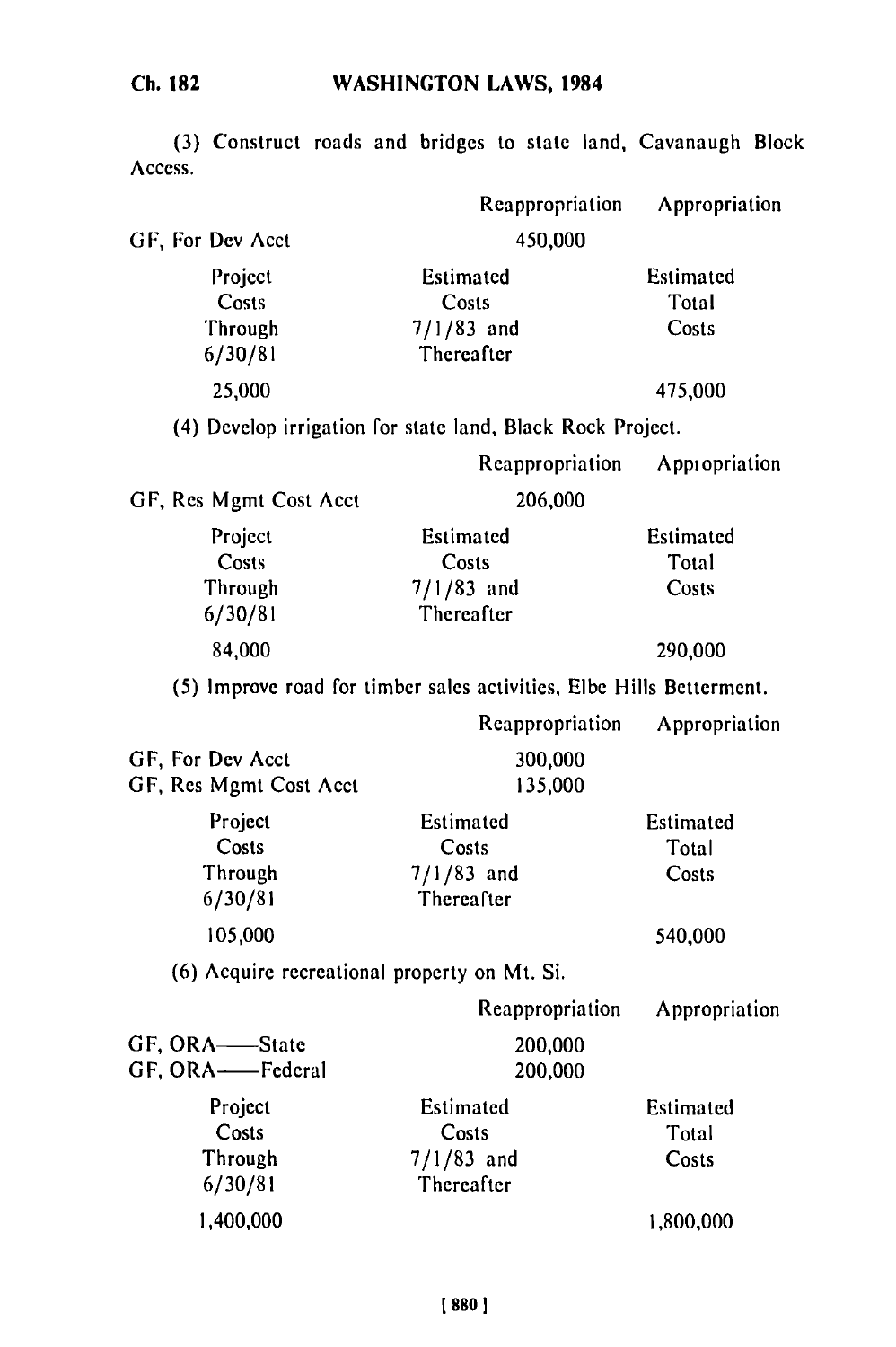**(7)** Replace existing water system at department of natural resources Lacey compound.

|                        | Reappropriation | Appropriation |
|------------------------|-----------------|---------------|
| General Fund-<br>State |                 | 16,000        |
| GF, Res Mgmt Cost Acct |                 | 34,000        |
| Project                | Estimated       | Estimated     |
| Costs                  | Costs           | Total         |
| Through                | $7/1/83$ and    | Costs         |
| 6/30/81                | Thereafter      |               |
|                        |                 | 50.000        |

(8) Purchase land for resource management, Natural Resources Land Bank.

|                  | Reappropriation | Appropriation |
|------------------|-----------------|---------------|
| GF, For Dev Acct |                 | 2,000,000     |
| Project          | Estimated       | Estimated     |
| Costs            | Costs           | Total         |
| Through          | $7/1/83$ and    | Costs         |
| 6/30/81          | Thereafter      |               |
| 1,000,000        | 4,000,000       | 7,000,000     |

(9) Construct and improve roads and bridges, management ponds

|                                            | Reappropriation            | Appropriation      |
|--------------------------------------------|----------------------------|--------------------|
| GF, For Dev Acct<br>GF, Res Mgmt Cost Acct | 1,273,000                  | 240,000<br>929,000 |
| Project<br>Costs                           | Estimated<br>Costs         | Estimated<br>Total |
| Through<br>6/30/81                         | $7/1/83$ and<br>Thereafter | Costs              |
| 193,000                                    | 4,000,000                  | 6,958,000          |

(10) Develop irrigation projects on state-owned land.

|                        | Reappropriation | Appropriation |
|------------------------|-----------------|---------------|
| GF, Res Mgmt Cost Acct | 2,742,000       | 4,899,400     |
| Project                | Estimated       | Estimated     |
| Costs                  | Costs           | Total         |
| Through                | $7/1/83$ and    | Costs         |
| 6/30/81                | Thereafter      |               |
| 2,968,000              | 12,000,000      | 22,609,400    |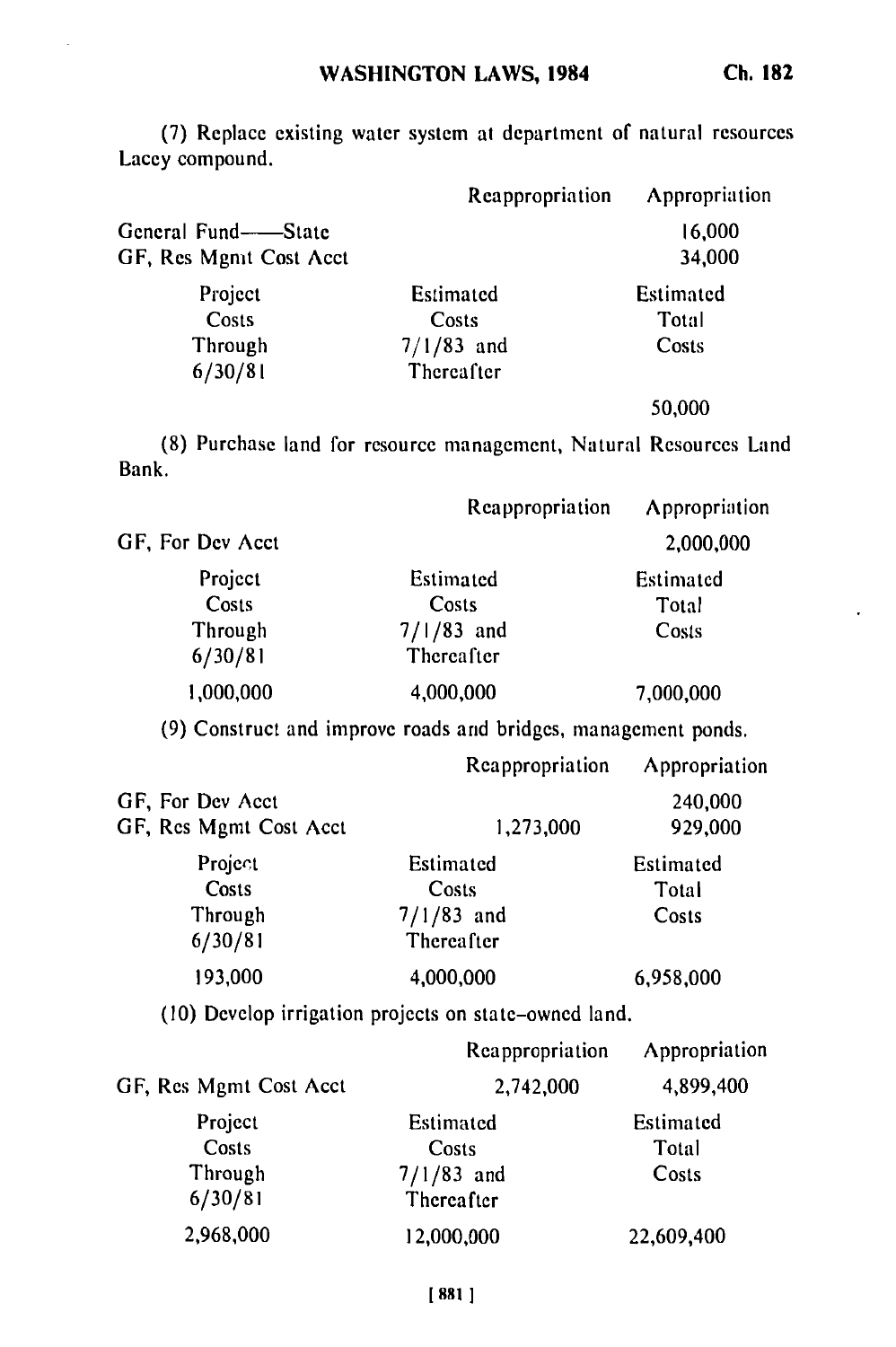# **Ch. 182**

(II) Acquire rights-of-way access for land management.

|                        | Reappropriation | Appropriation |
|------------------------|-----------------|---------------|
| GF, For Dev Acct       |                 | 169,000       |
| GF, Res Mgmt Cost Acct |                 | 676,000       |
| Project                | Estimated       | Estimated     |
| Costs                  | Costs           | Total         |
| Through                | $7/1/83$ and    | Costs         |
| 6/30/81                | Thereafter      |               |
|                        | 1,600,000       | 3,311,000     |

(12) Construct boat launch ramp and breakwater, Marine Research Center.

|                        | Reappropriation | Appropriation |
|------------------------|-----------------|---------------|
| GF, Res Mgmt Cost Acct |                 | 19,000        |
| Project                | Estimated       | Estimated     |
| Costs                  | Costs           | Total         |
| Through                | $7/1/83$ and    | Costs         |
| 6/30/81                | Thereafter      |               |
|                        |                 | 19,000        |

(13) Purchase culverts and other materials for honor camp road maintenance.

|                   | Reappropriation | Appropriation |
|-------------------|-----------------|---------------|
| GF, CEP & RI Acct |                 | 150,000       |
| Project           | Estimated       | Estimated     |
| Costs             | Costs           | Total         |
| Through           | $7/1/83$ and    | Costs         |
| 6/30/81           | Thereafter      |               |
| 20,000            | 200,000         | 370,000       |

(14) Increase seedling quality and production, Forest Nursery.

|                        | Reappropriation | Appropriation |
|------------------------|-----------------|---------------|
| GF, Res Mgmt Cost Acct |                 | 110,000       |
| Project                | Estimated       | Estimated     |
| Costs                  | Costs           | Total         |
| Through                | $7/1/83$ and    | Costs         |
| 6/30/81                | Thereafter      |               |

310,000

(15) Improve forest fire protection facilities.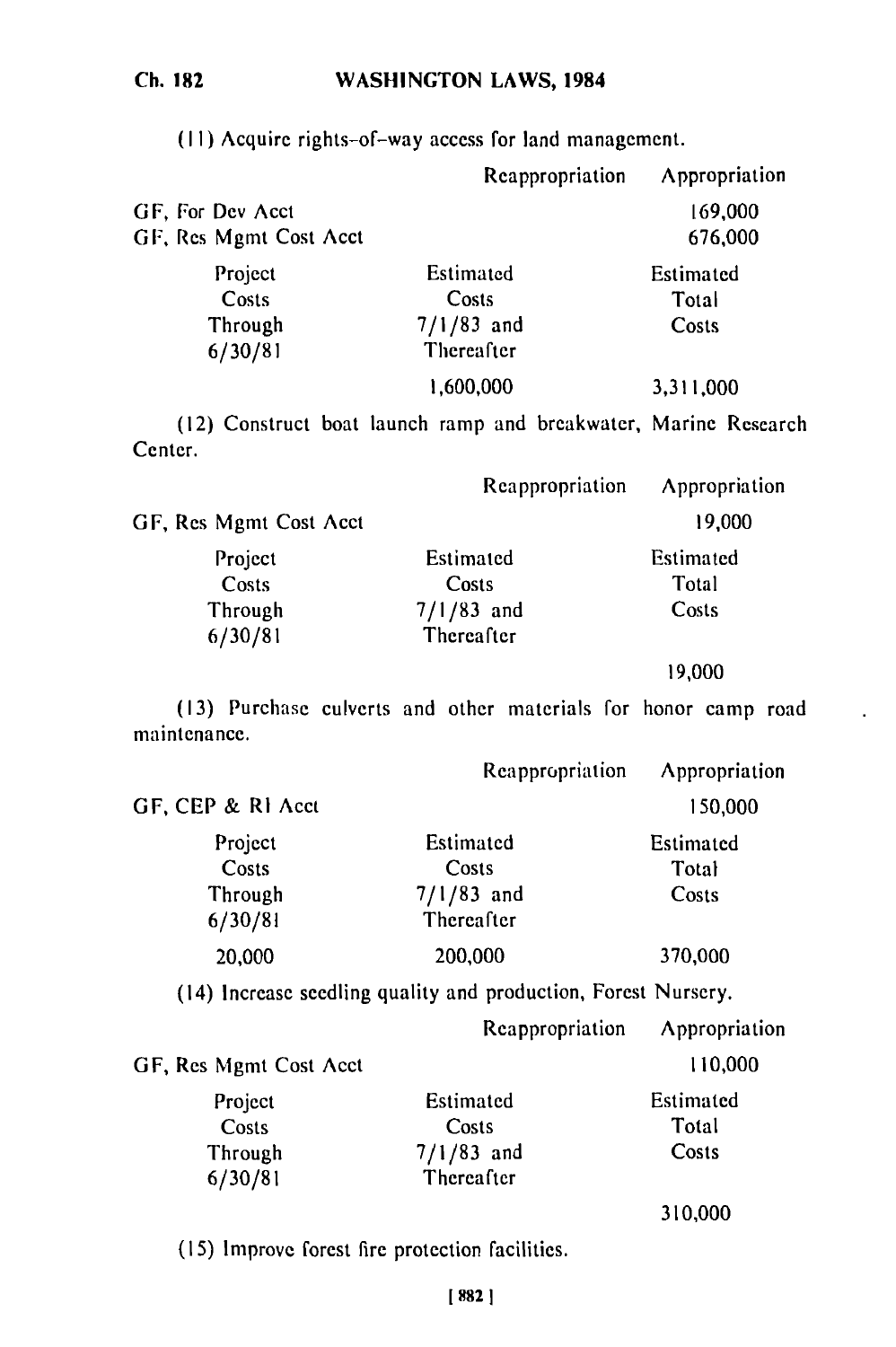|                     | Reappropriation | Appropriation |
|---------------------|-----------------|---------------|
| General Fund——State |                 | 49,000        |
| Project             | Estimated       | Estimated     |
| Costs               | Costs           | Total         |
| Through             | $7/1/83$ and    | Costs         |
| 6/30/81             | Thereafter      |               |
| 15,000              | 40,000          | 104,000       |

**(16)** Provide access to potential commercial lease property, highway **18** interchange.

|                  | Reappropriation | Appropriation |
|------------------|-----------------|---------------|
| GF, For Dev Acct |                 | 250,000       |
| Project          | Estimated       | Estimated     |
| Costs            | Costs           | Total         |
| Through          | $7/1/83$ and    | Costs         |
| 6/30/81          | Thereafter      |               |
|                  |                 | 250,000       |

**(17)** Construct access to road to state land, Rock Creek Road rehabilitation.

|                  | Reappropriation | Appropriation |
|------------------|-----------------|---------------|
| GF, For Dev Acct |                 | 250,000       |
| Project          | Estimated       | Estimated     |
| Costs            | Costs           | Total         |
| Through          | $7/1/83$ and    | Costs         |
| 6/30/81          | Thereafter      |               |

**(18)** Construct and improve campsites, roads, trails, and other recreation projects.

|                     | Reappropriation | Appropriation |
|---------------------|-----------------|---------------|
| GF, ORV             | 507,000         | 429,000       |
| GF, Snowmobile Acct |                 | 67,000        |
| GF, ORA-State       | 99,000          | 310,000       |
| GF, ORA-Federal     | 300,000         | 310,000       |
| Project             | Estimated       | Estimated     |
| Costs               | Costs           | Total         |
| Through             | $7/1/83$ and    | Costs         |
| 6/30/81             | Thereafter      |               |
| 2,470,000           | 1,379,000       | 5,871,000     |
|                     | 883             |               |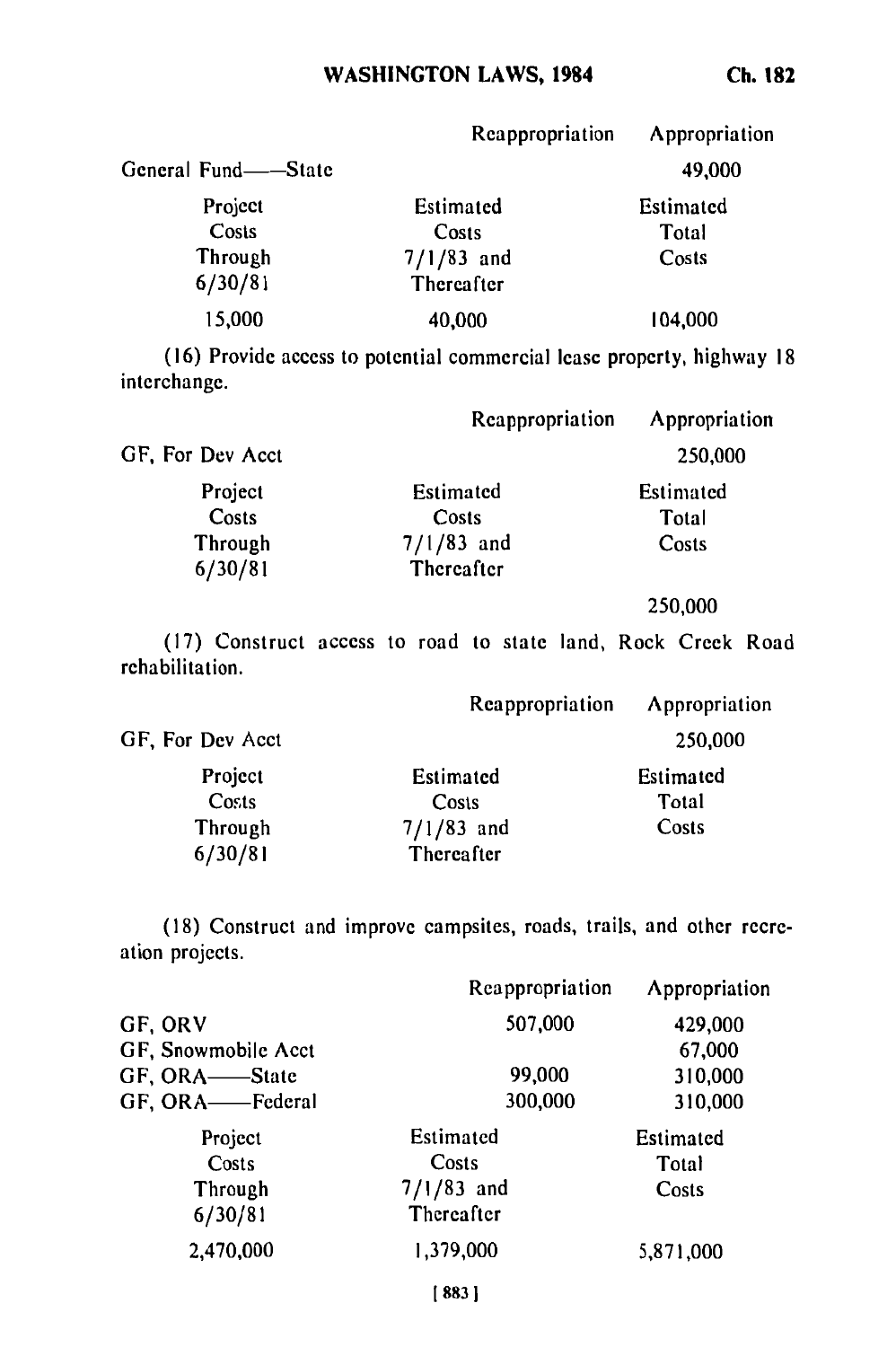#### **WASHINGTON LAWS, 1984 Ch. 182**

 $GF.$ 

bridge and access road to state lands, McDonald (19) Construct Mainline.

|                                    | Reappropriation | Appropriation |
|------------------------------------|-----------------|---------------|
| GF, For Dev Acct                   |                 | 69,700        |
| GF, Res Mgmt Cost Acct             |                 | 135,300       |
| Project                            | Estimated       | Estimated     |
| Costs                              | Costs           | Total         |
| Through                            | $7/1/83$ and    | Costs         |
| 6/30/81                            | Thereafter      |               |
|                                    |                 | 205,000       |
| (20) Remodel five field buildings. |                 |               |
|                                    | Reappropriation | Appropriation |
| General Fund----State              |                 | 27,000        |
| GF. For Dev Acct                   |                 | 23.000        |

| . VI 1768 1366.    |              | 23.000    |
|--------------------|--------------|-----------|
| Res Mgmt Cost Acct |              | 46,000    |
| Project            | Estimated    | Estimated |
| Costs              | Costs        | Total     |
| Through            | $7/1/83$ and | Costs     |
| 6/30/81            | Thereafter   |           |
|                    |              |           |

**96,000**

(21) Acquire the Milwaukee Railroad right-of-way and existing bridges from Easton in Kittitas County to Tekoa in Whitman County((: PROVIDED, That any funds not expended for this acquisition shall be retained by the department of natural resources for the purpose of acqui

|               | Reappropriation | Appropriation              |
|---------------|-----------------|----------------------------|
| GF, ORA-State |                 | ((3,500,000))<br>2,500,000 |
| Project       | Estimated       | Estimated                  |
| Costs         | Costs           | Total                      |
| Through       | $7/1/83$ and    | Costs                      |
| 6/30/81       | Thereafter      |                            |
|               |                 | ((3,500,000))              |
|               |                 | 2,500,000                  |

Sec. 46. Section 901, chapter 57, Laws of 1983 Ist ex. sess. (uncodified) is amended to read as follows: